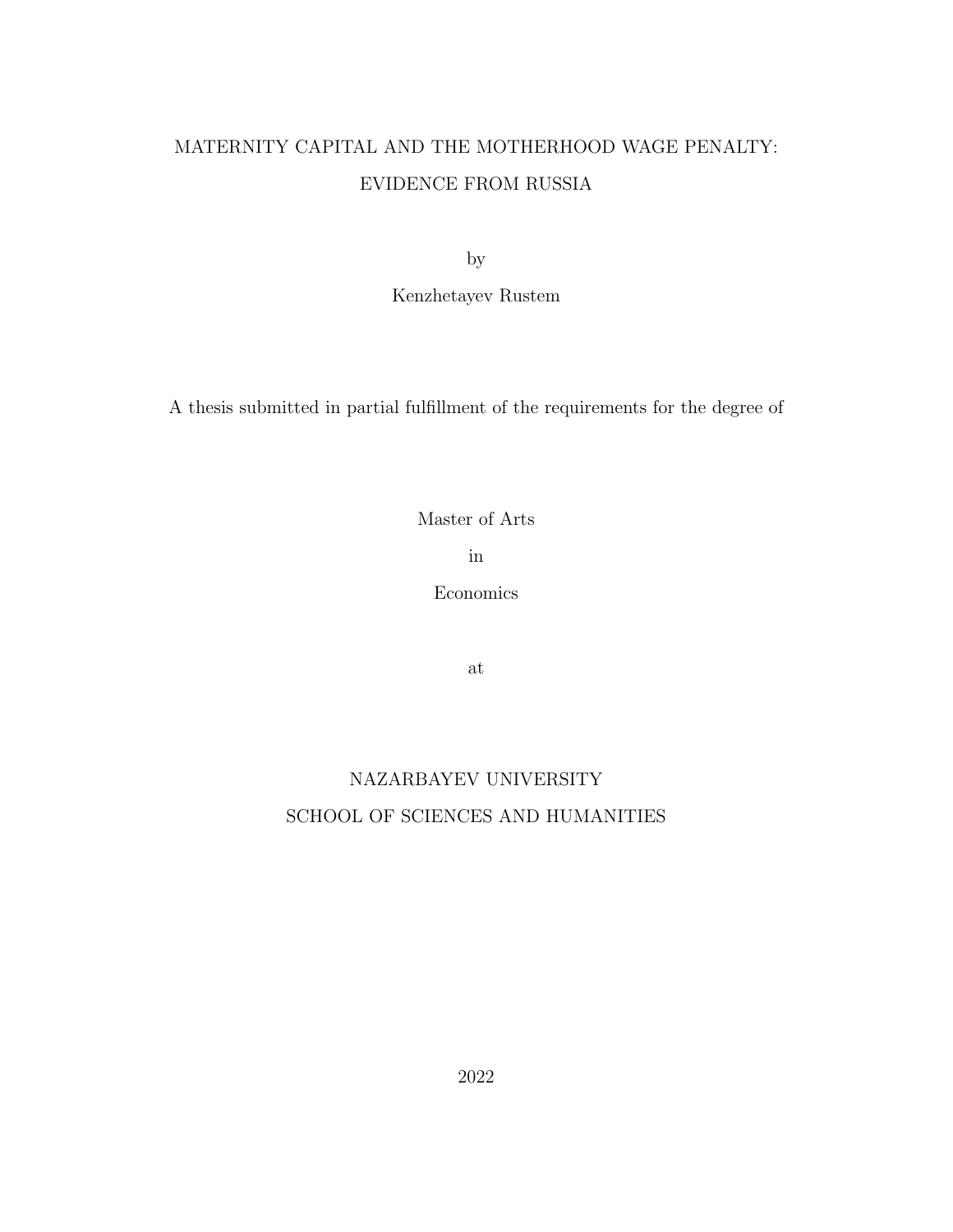# Acknowledgements

I would like to express my deepest gratitude to my internal advisors, Professor Berk Yavuzoglu and Professor Giulio Seccia, and to my external advisor, Professor Charles M. Becker, for providing me with extensive feedback and support. Their invaluable advice and comments helped me to complete the final version of this paper.

I would also like to thank my family and my sister Zarina for supporting me throughout my Master's journey.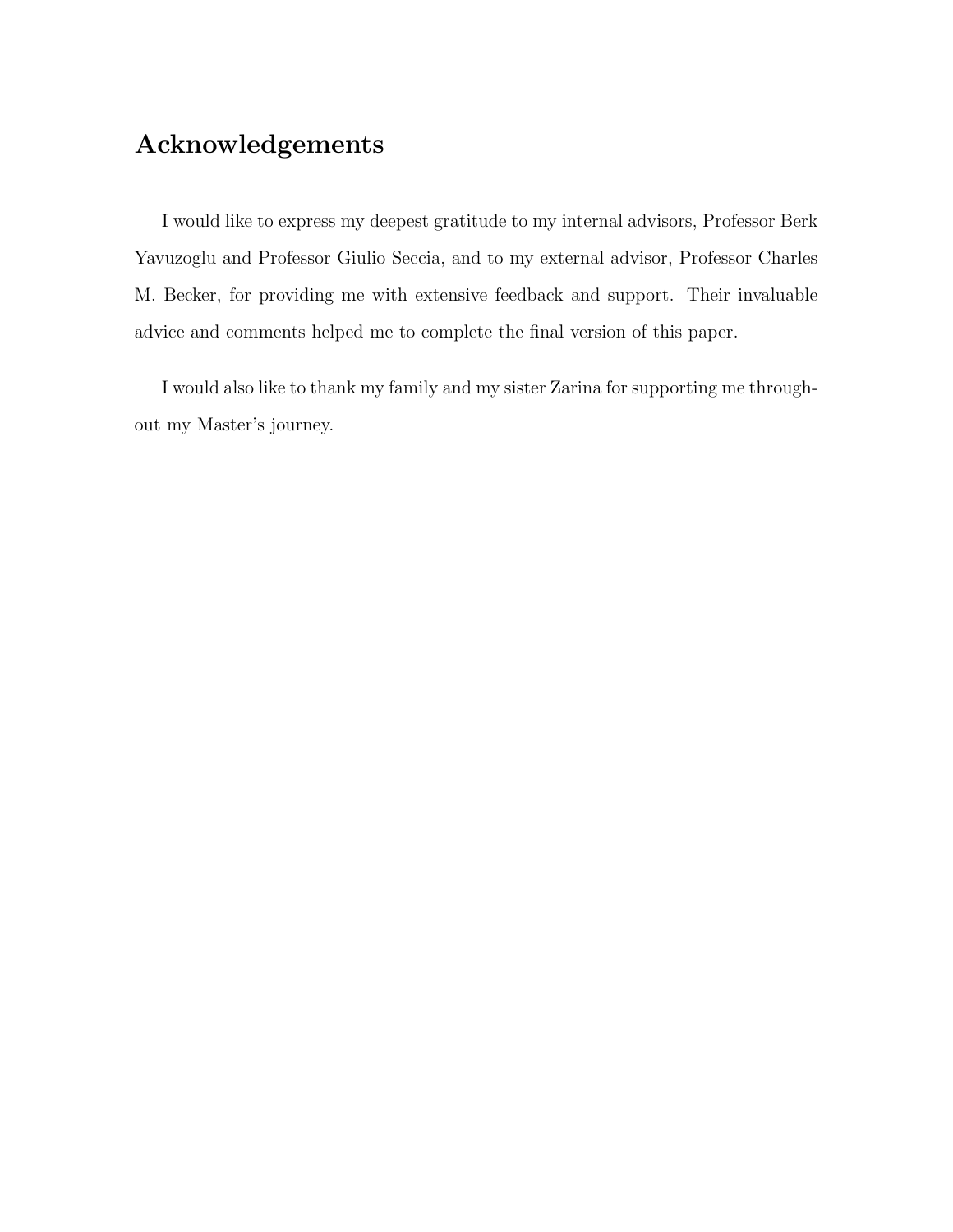#### Abstract

This paper analyzes the implications of the maternity capital policy on the earnings of mothers with one or two children under 18 in Russia. The main goals of this paper are to obtain the most recent estimates of the motherhood wage penalty in Russia and to observe the impact of the maternity capital policy on the magnitude and the direction of the motherhood wage gap. I use the Fixed-Effects model to control for the individualspecific heterogeneity and I utilize propensity score matching to control for the selfselection. The results suggest a presence of the motherhood wage gap in the order of 3-4% for one child under 18 and 6-10% for two children under 18 on average. Overall, the maternity capital policy decreased the wage differentials between mothers with two children and non-mothers. However, this decrease was not sufficient to eliminate the motherhood wage penalty or turn it into the motherhood wage premium.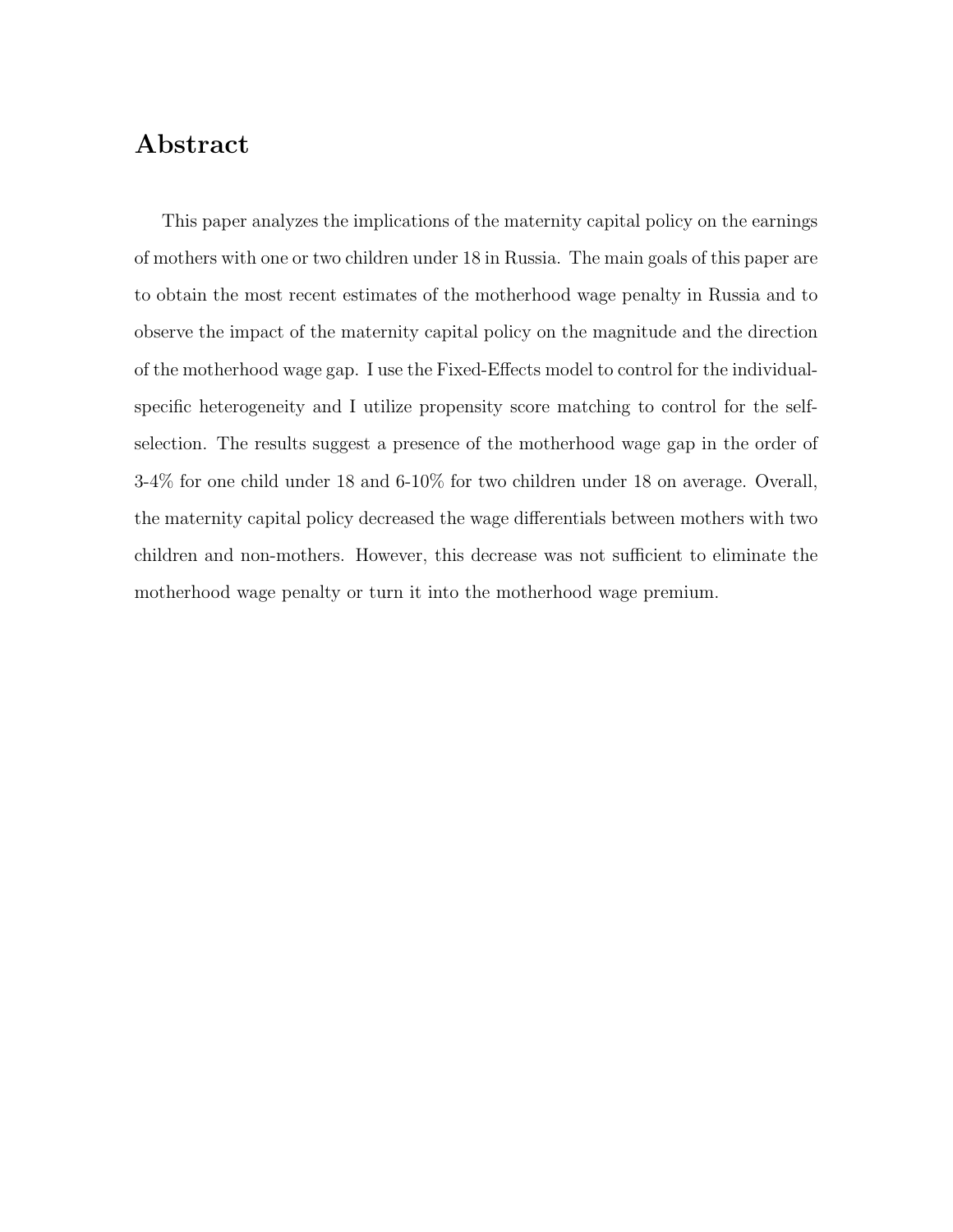## 1 Introduction

The start of the 21st century was uneasy for the Russian demographics – in 1999, Russia had experienced the historical minimum in the fertility rates, accompanied by a rise in the mortality rates. The joint effect of these two factors had caused shrinkage of the Russian population. To re-stimulate fertility, the Russian government decided to adopt a set of new pronatalist measures that provide monetary compensation for childbearing. One of these measures has been the maternity capital policy that issues a one-time, tax-free monetary subsidy for mothers that gave birth to the second and subsequent children after 2007. The main objective of this pronatalist policy was to drive fertility closer to the replacement levels; however, some of the Russian demographers were skeptical about the effectiveness of these measures as the policy was targeted towards the subsequent childbearing rather than the first births. As the Russian demographic crisis was one of the main directions of the governmental policies, the importance of maintaining stability in the population was given the top priority. There were other important problems, however, that needed to be addressed. One of them was a growing wage inequality within the country - to these days, Russia still has one of the largest gender-wage gaps while having one of the smallest gender-employment gaps in the world (Atencio & Posadas, 2015). The intra- and inter-gender differences in wages were mostly neglected up until recent decades; the different evaluations of work based on gender started raising more concerns in the post-Soviet era. On top of that, parenthood was also evaluated differently, inclining towards the wage penalties for mothers and wage premiums for fathers.

Although the implementation of the maternity capital policy contributed to the stimulation of the fertility rates at the official level, it is unclear how the policy influ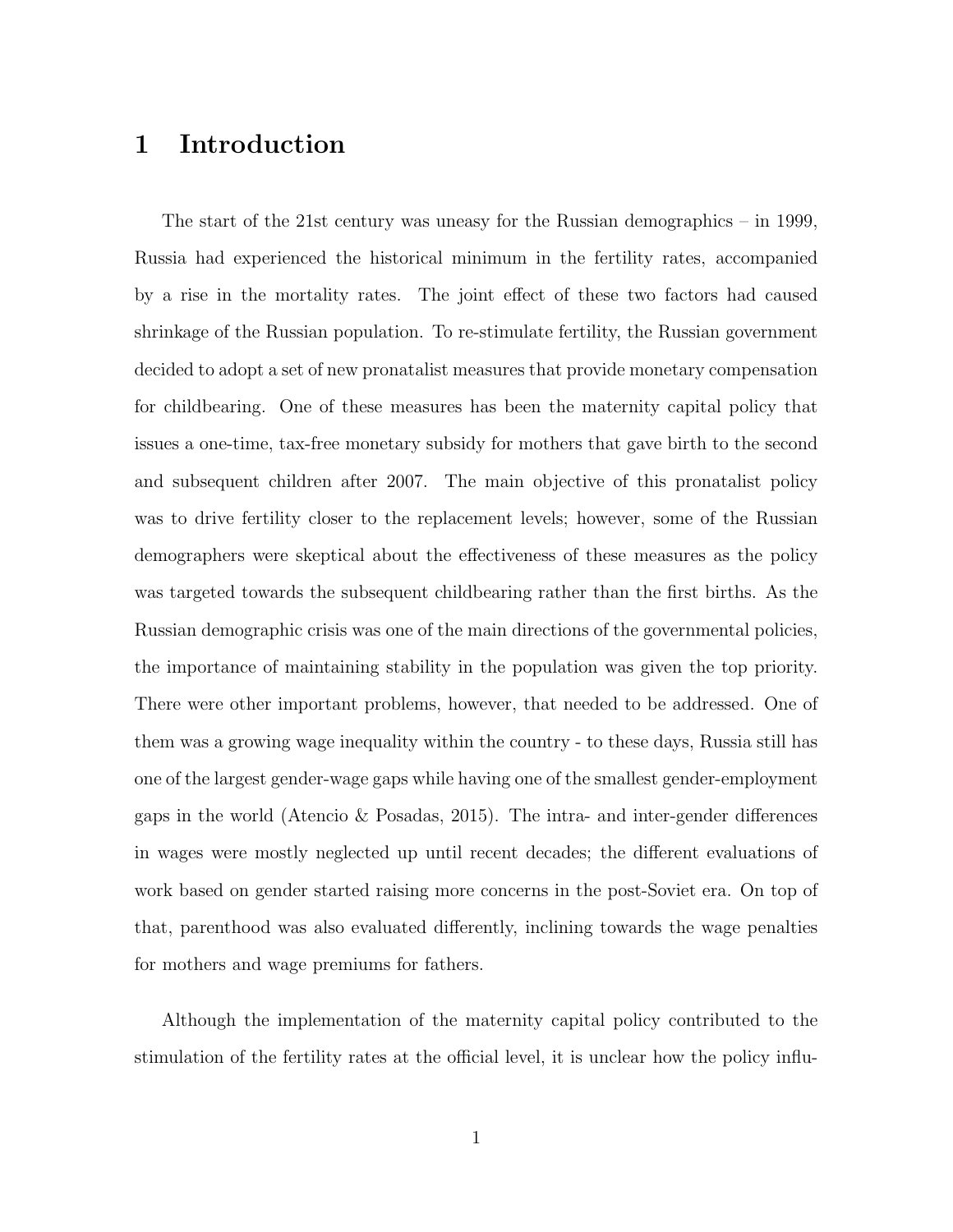enced the motherhood wage gap in the long run, since it takes at least 10 to 15 years on average for a proper assessment of the impact of pronatalist policies according to Russian demographers (Zakharov, 2008). Before the policy, there might have been little incentive to give birth or to adopt a child; however, the monetary motivation could provide some incentive for women, especially for mothers with one child before 2007, to give birth and become eligible for the subsidy, thus influencing their labor market decisions as well as their wages in expectation. From one perspective, the policy could have contributed to the increase in the demand for part-time/family-friendly jobs with lower pay (Grimshaw & Rubery, 2015). Another possible perspective is that the policy could reinforce the prejudice of employers against the mothers with one child since they are more likely to take paid maternity leave, which would impose additional costs on the firm. More generally, the increased probability of employment interruptions and the reduction in human capital during maternity leave could influence the expectations and hiring decisions of employers. If this is the case, the maternity capital policy could have a negative unplanned side effect on the wages of women, which, in long term, may negatively influence their lifetime earnings.

This paper aims to analyze the contribution of the maternity capital policy to the motherhood wage gap by focusing on the wage differentials of mothers with one or two children. The main goals of this paper are: 1) to obtain the most recent estimates of the motherhood wage penalty in Russia; 2) to observe the impact of the maternity capital policy on the magnitude and the direction of the motherhood wage gap. To estimate the wage differentials, the individual-level data from the Russian Longitudinal Monitoring Survey for years 2004-2019 is used. The main difference from the previous studies is the methodology - the Fixed-Effects framework allows me to control for the unobserved individual-specific heterogeneity which was not controlled for in the previous studies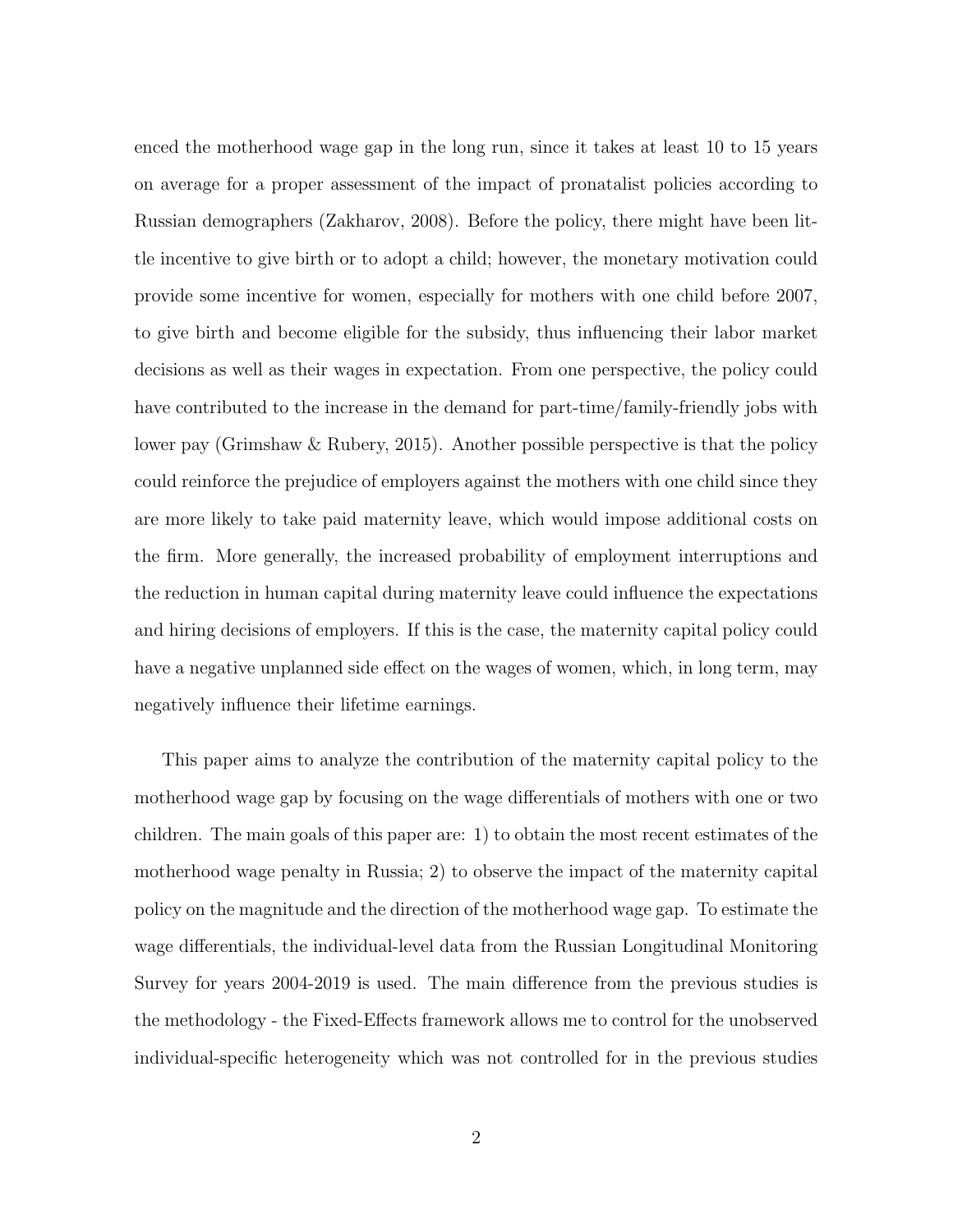in Russia and the propensity score matching is utilized to control for the self-selection inside the sample. The results suggest a presence of the motherhood wage gap in the order of 3-4% for one child under 18 and 6-10% for two children under 18 on average. Overall, the maternity capital policy seems to decrease the wage differentials between mothers with two children and non-mothers.

The paper is organized as follows: Section 2 provides the overview of the demographic trends in Russia, the pre-and post-Soviet pronatalist policies, and the motherhood wage gap. Section 3 is the review of the available literature on wage differentials between mothers and non-mothers and their connection to the family policies. Section 4 is dedicated to the description of the data and variables. Section 5 describes the methodology and models used in the paper. Section 6 provides the results of the analysis. Finally, Section 7 concludes the study, discusses the limitations and further research.

#### 2 Background

As a response to the decline observed in the fertility rates since mid-20th century, the government of the Russian Federation introduced two rounds of pronatalist policies, first in 1981, then in 2007. The policies were designed to stimulate fertility rates mainly through the monetary subsidies for childbearing.

The 1981 pronatalist policies included monetary compensations and material assistance for the families and married couples with children as well as various improvements to the quality of life (such as improvement in housing conditions, preschool, and school establishments) and better employment opportunities for women (part-time employ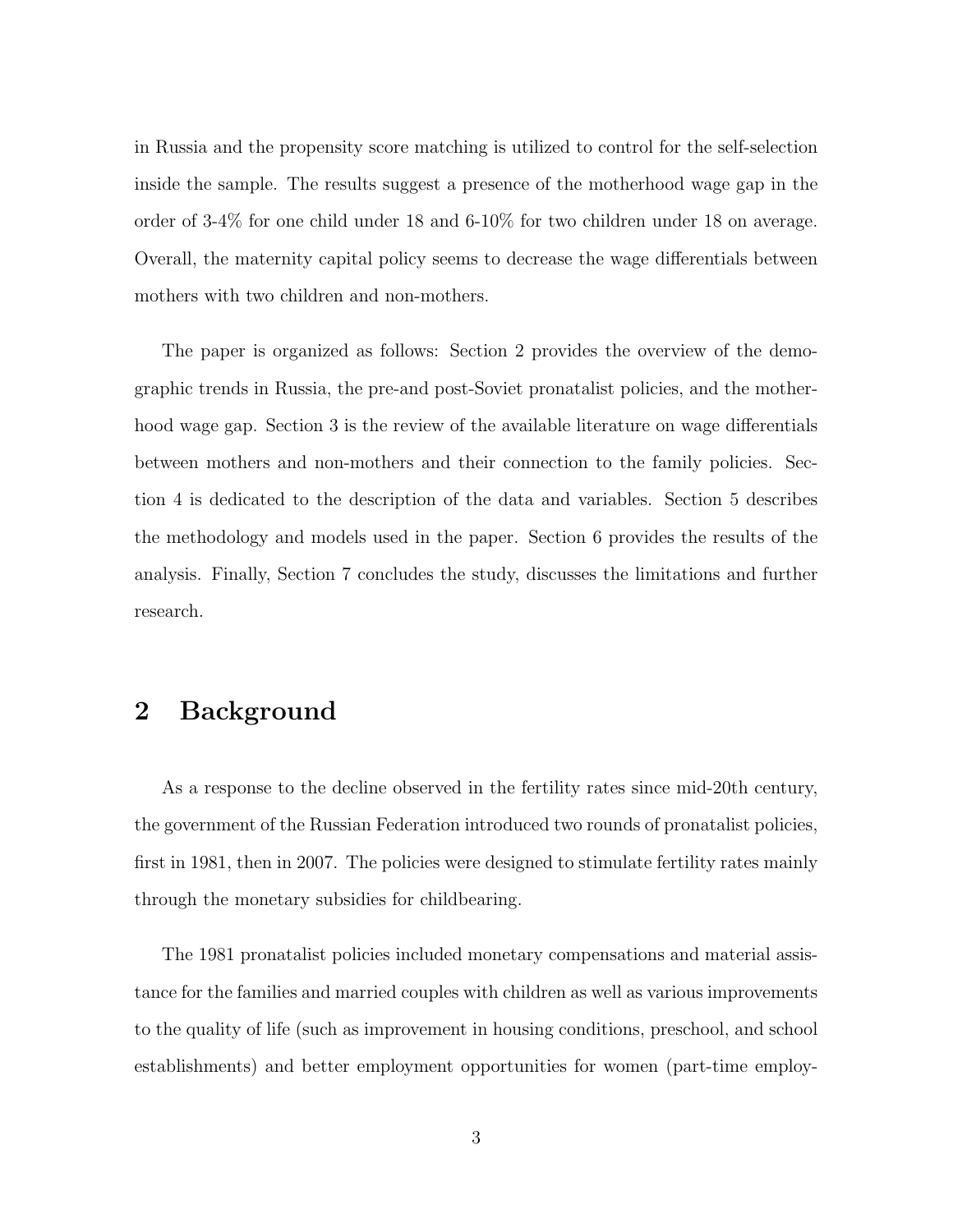ment and work at home) (Zakharov 2008). After the introduction of this policy bundle, period fertility rates had rapidly increased from 1981, reaching a local peak of 2.2 births per woman in 1987 - an increase by approximately 15%. However, later analysis shows that the actual number of births per woman did not increase - the main driving factor of the increasing fertility rate was the decrease between the birth intervals (Vishnevsky, 1997). The observed effect of the first round of pronatalist measures was the shortening of birth intervals and the decrease in the average age of mothers (Zakharov, 2008).

The late 1980s was a turning point for the fertility rates in Russia – starting from 1987, fertility rates experienced a sharp decline, reaching a historical minimum of 1.2 births per woman. This decline was associated with the worsening of the economic conditions, quality of life, and the general stability inside of the Soviet Union in the early 90s. The effect of the 1981 pronatalist policy bundle wore off before the economic situation within the country could influence the childbearing decisions of women (Frejka and Zakharov, 2013). After the dramatic decline in the fertility rates, the situation stabilized and the births per woman averaged between 1.2 and 1.4 from the early 2000's up to 2006. The increase in the mortality rate raised another concern – with low fertility rates and high mortality rates, the population of Russia had started declining. The government decided to implement another set of pronatalist measures in response to the demographic crisis. These measures included a notable monetary increase in childrelated benefits, a generous rework of parental leave, and a new maternity capital policy (Frejka and Zakharov, 2013).

Figure 1 shows the total fertility rate (births per woman) of the Russian Federation from 1960 to 2019 (World Bank, 2019). The red line represents the 1981 policy measures, which was the governmental response to the fertility decline between 1960 and 1980; the blue line represents the 2007 policy measures in response to the demographic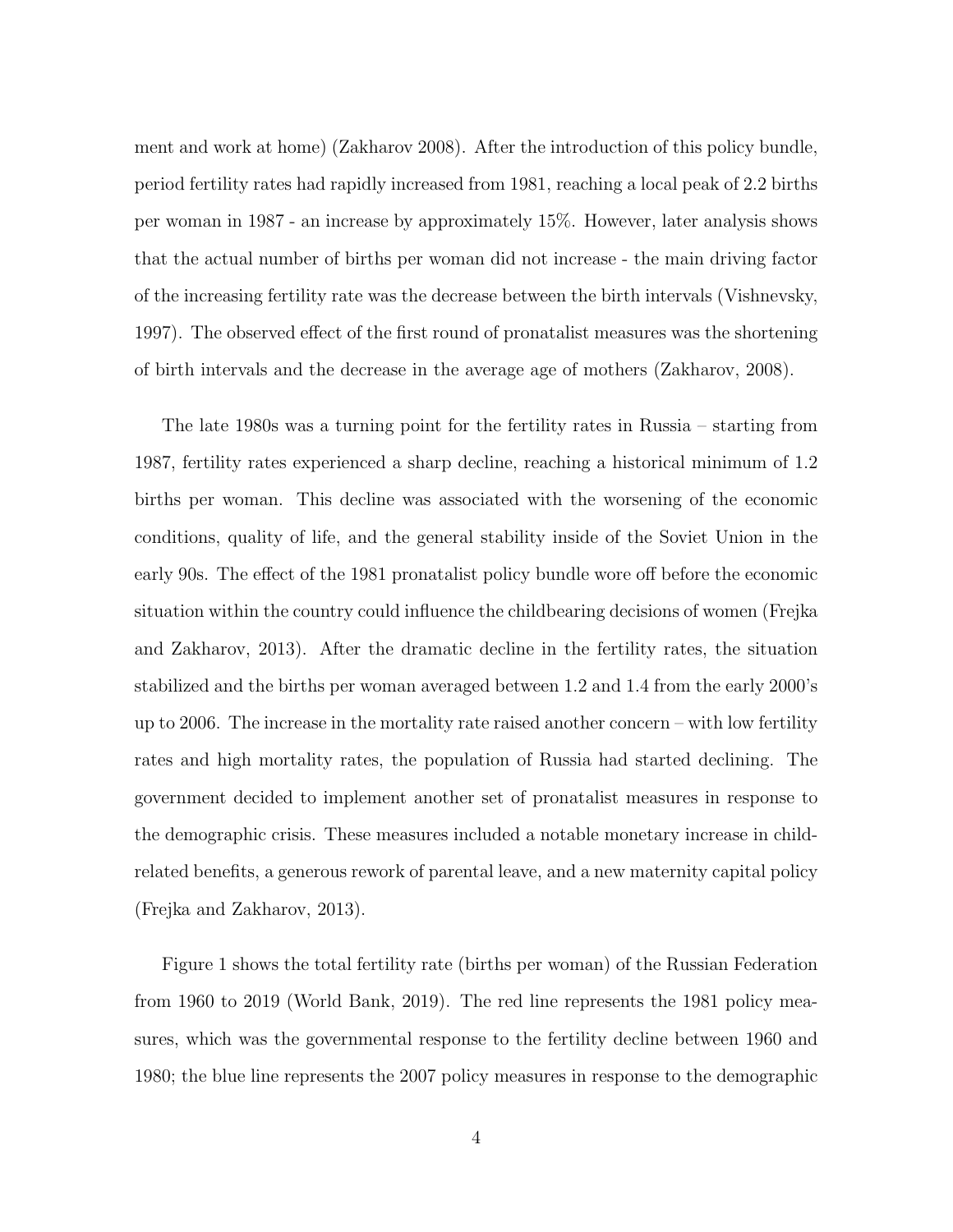

Figure 1: Fertility rate, total (births per woman) - Russia (Source: World Bank) crisis at the end of the 20th century.

The maternity capital program was introduced in 2007 as an attempt to drive the fertility rates closer to or beyond the replacement level. According to this policy, from January 1 of 2007, any mother who gives birth or adopts a second or a consequent child becomes eligible for a one-time payment, exempt from the income  $\tan x - 250,000$ rubles or nearly 10,000 U.S. dollars, adjusted for inflation. This subsidy can only be used three years after the birth or the adoption of a child. The expenditures that can be covered by the maternity capital include the education of children, integration of children with special needs into the classrooms, improvement of the living conditions of the household and funding the pension of the mother (Pension Fund of the RF, 2008).

Figure 2 shows the percentage change in the crude birth rates by the number of children based on the data from the Human Fertility Database for period from 2007 to 2018 (HFD, 2022).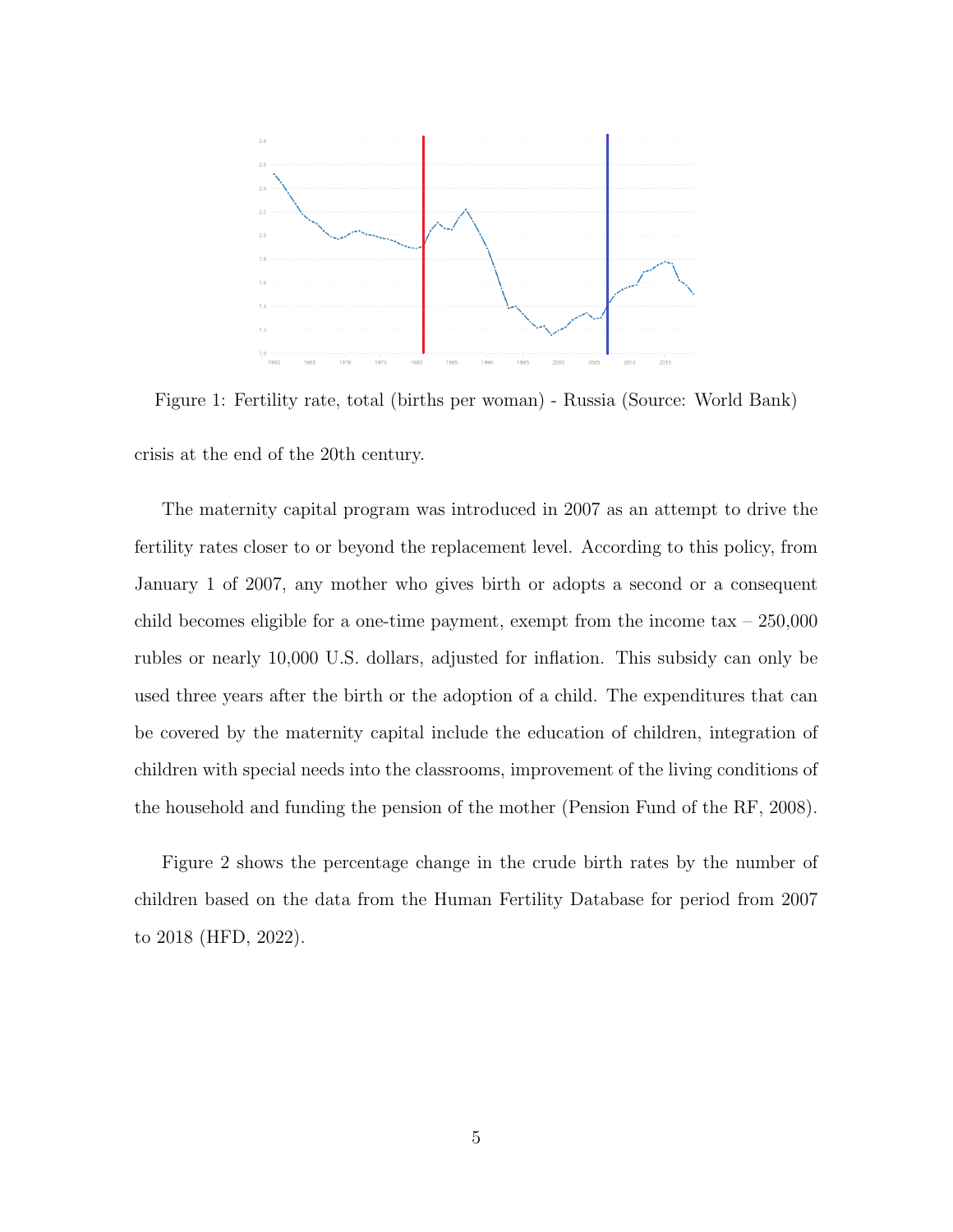

Figure 2: Crude birth rate by order - Russia (Source: HFD, 2022).

From this graph, there is a noticeable increase in the birth rates of 2 and 3 children in the first 10 years, followed by a decline in all categories from 2016. As for the change in the birth rates of 1 child, there was a gradual increase up to 2009 and a steady decline afterward. As the maternity capital policy was mainly targeted towards women with second or subsequent children, these results are not surprising. A closer analysis by Zakharov (2016) reveals that the policy had little to no effect on the group of women between 18 and 24 years old. For all other age groups, the 2007 pronatalist policies increased the birth rates of delayed and higher-order children. The decline of the birth rates for the first child can be explained by the changes in both the reproductive behavior and the family model in Russia. When compared to the end of the 20th century, marriage and family creation became more lagged than before, which, in turn, delays the births of the first children. As "one-child families" became dominant in Russia and the ratio of the firstborn children to total births was high, this lag in the family creation had a negative impact on the total fertility rate (Zakharov, 2016). Moreover, when combined with the increase in the number of births of higher-order children, the average age of childbearing increased, reaching 28 years in 2014. The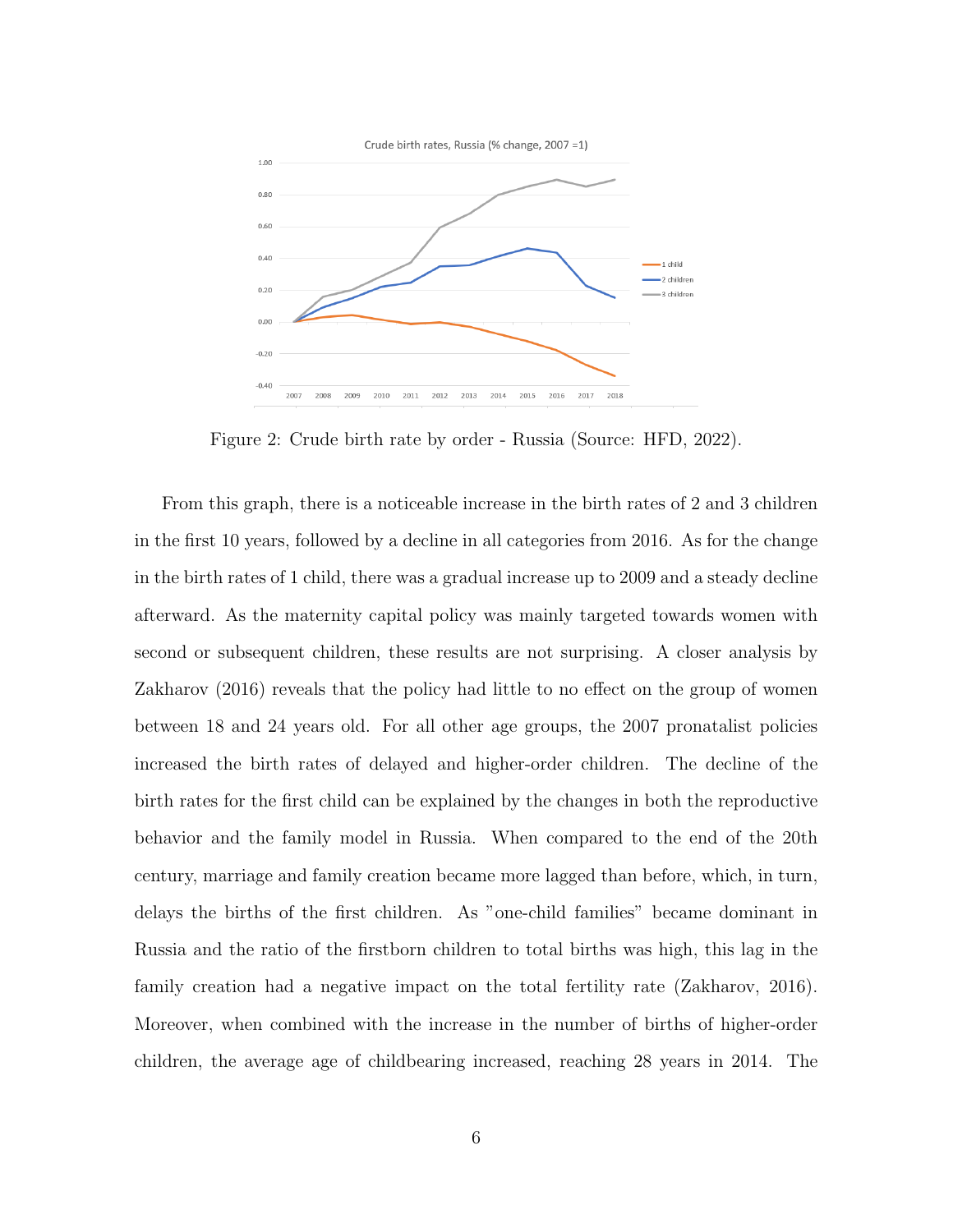maternity capital policy increased the probability of birth of second and higher-order children but the firstborns. However, based on the analysis of the pronatalist policies in 1981, the estimated projection predicts the shrinkage of birth rates for higher-order children. The proportion of nulliparous women would settle around 16% which, in turn, would imply the need for 2.5 births per woman to reach the minimum threshold of the replacement level. Based on the reasons above, some of the demographers argue that the pronatalist measures taken by the government in 2007 had positively affected the fertility rates only to some extent. However, the magnitude of this effect is small and not enough to increase the fertility rates in the long run (Zakharov, 2016).

The decline in the fertility rates, however, was not the only problem faced by the Russian Federation in the late 1990s. While having one of the lowest gender employment gaps, Russia has one of the highest gender wage gaps in the world (Atencio & Posadas, 2015). According to the World Bank estimates, the gender wage gap fluctuated around 28% between 1994 and 2011 . Recent RosStat data shows that the gap decreased to 24.8% in 2019 while staying in the range between 22% and 25% from 2012 to 2018 (RFSS, 2021). Several attempts to decompose this gap had been made. Atencio and Posadas (2015) concluded that the education of women and labor industry are the main driving factors across the different earning percentiles. Their findings reinforce the evidence of the glass ceilings for women in the higher-earning percentiles and sticky floors in the lower percentiles. More recent research by Oshchepkov (2021) suggests that, in addition to the mentioned factors, uneven distribution of males and females across industries has the largest contribution to the income gap, while marital status and the number of children have little to no effect on the dispersion in earnings since the proportion of working men and women who are married and have children is almost identical. However, about two-thirds of the wage gap remains unexplained.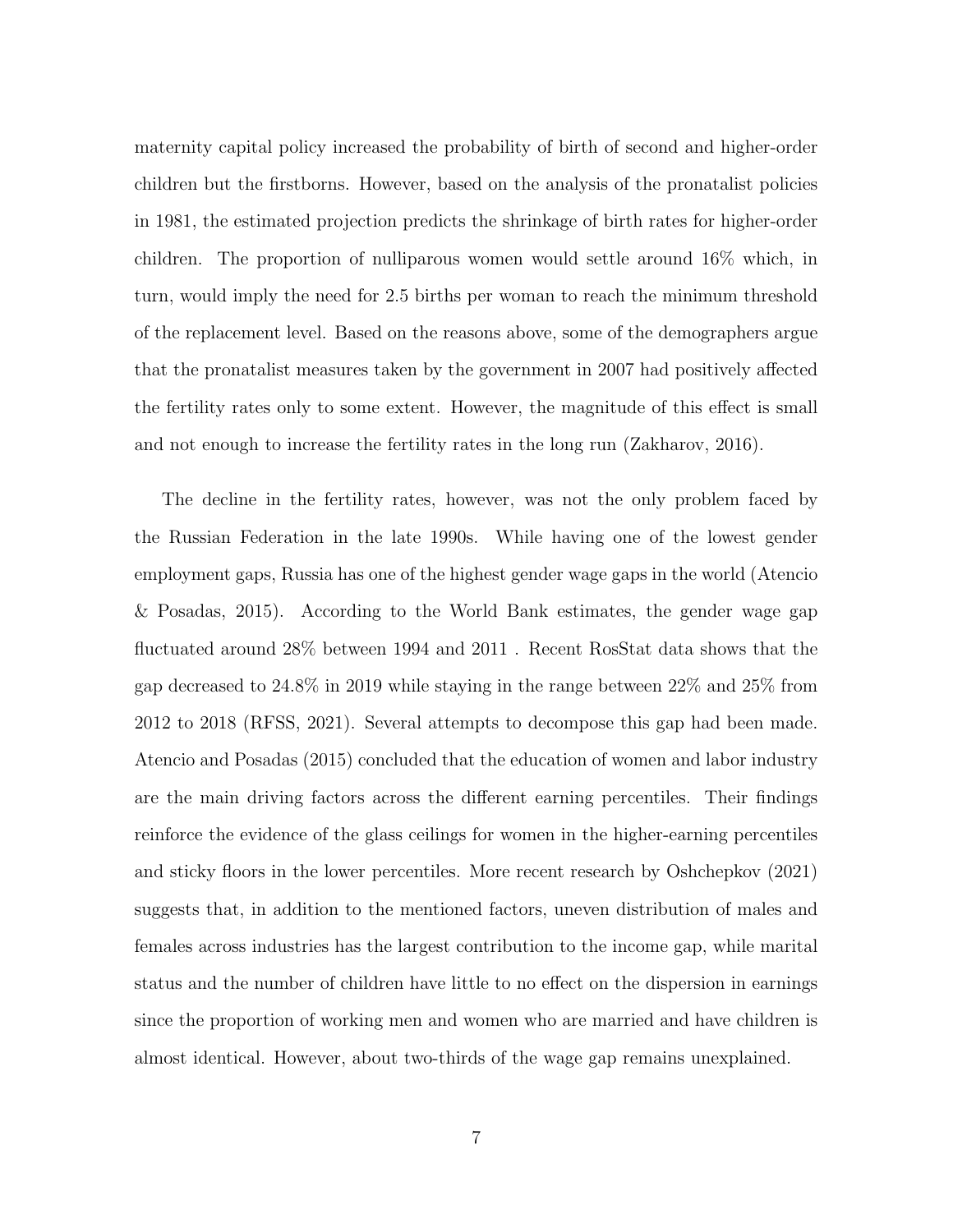While these studies have provided some insights about the variance in earnings between the gender groups, what happens within the groups was less researched. The increasing number of works that address this issue suggest the presence of a "motherhood pay gap" - a difference in the monetary evaluation of the work performance of mothers and non-mothers as viewed by some, or a penalty for childbearing as viewed by others. Global trends suggest that the motherhood pay gap increases with the number of children, their gender (girls are more likely to help their mother with household chores), and their age. Moreover, the gap is more persistent in developing countries.

There are several directions for possible reasons of the motherhood pay gap as was highlighted by Grimshaw and Rubery (2015). The direction of rationalist economics suggests that the reduced work time and human capital of mothers as well as the presence of interruptions in employment and the selection of family-friendly jobs for the lower pay are the key factors. The sociologists suggest that stereotyping of mothers and lower expectations regarding their productivity contribute to the glass ceiling effect by reducing the likelihood of getting a top or a high-paid position; moreover, there is a noticeable connection of the earning gap to the gender norms within the country. Finally, the comparative institutionalists suggest that the motherhood wage gap depends on the family and childcare policies within the country. The existence of such policies equalizes the employment and wage opportunities for women with children and reduces the motherhood wage gap. It is important to note that the mentioned approaches are likely to have a joint effect on the wages of mothers.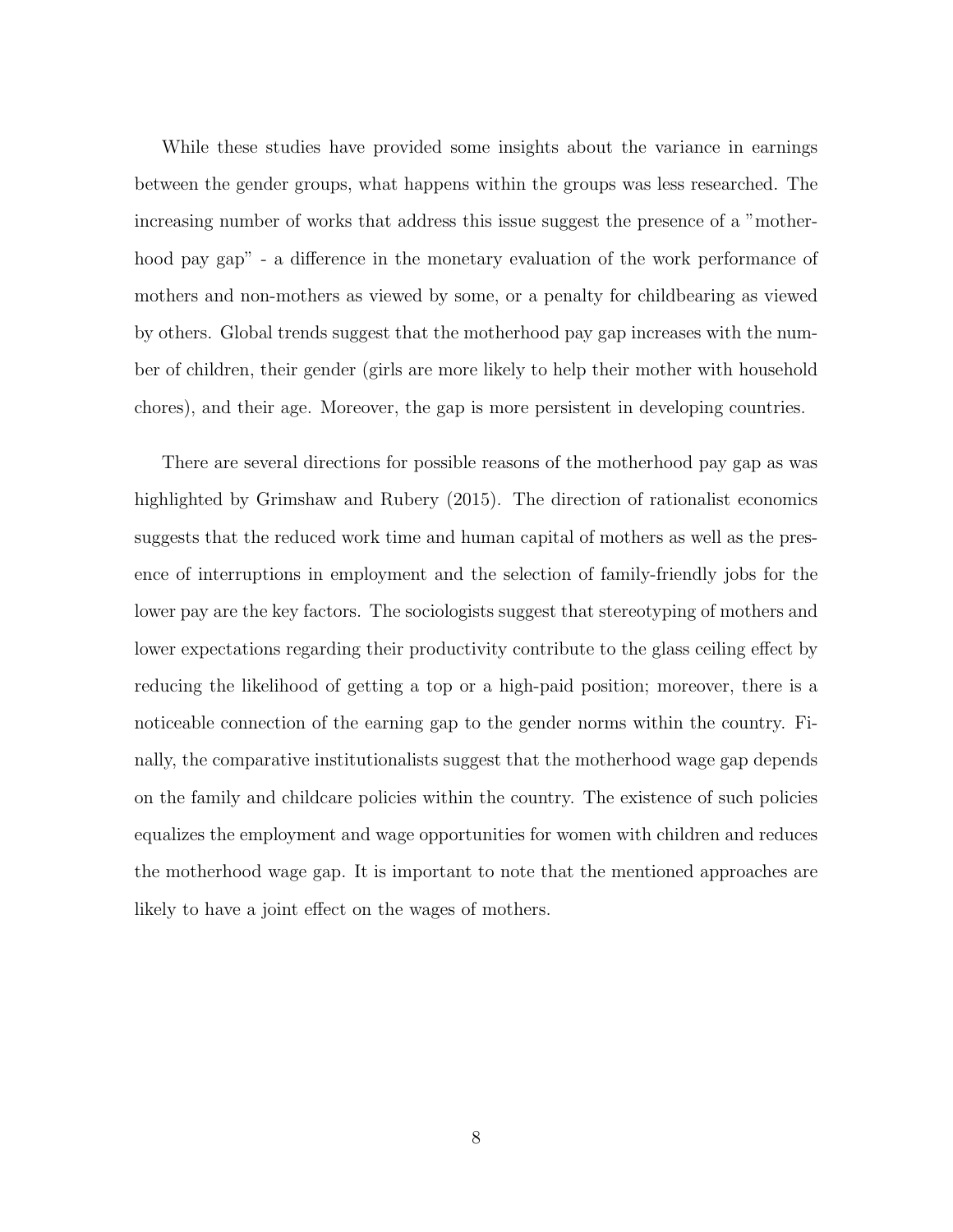#### 3 Literature review

Numerous studies have linked the topics of maternity and earnings. The past research suggests that part of the motherhood pay gap is explained by the factors such as education, number of children, the timing of birth, and work experience. Empirical evidence from the US presented by Anderson, Binder, and Krause (2002) concludes that the penalty of bearing a child varies with the education of a woman. A crosssectional analysis of the US data showed that there is no significant wage gap between mothers and non-mothers without a high school degree; however, the wage gap was about 10% for women with finished higher education. Moreover, the number of children was important - there is a significant increase in the wage gap from  $4\%$  (presence of one child) to 15% (presence of two and more children). The authors also concluded that the human-capital variables accounted for 60% of the wage gap for high school students and 30% for college graduates. Another paper by Taniguchi (1999) suggests that the age of becoming a mother is an important factor in the determination of the adversity of the pay gap. The results of this study show a significant wage gap between mothers and non-mothers if the age of the mother was between 20 and 27. Moreover, the study found no significant evidence of the effect of marital status on the pay gap. More recent findings by Mortimer and Staff (2012) based on the U.S. microdata argue that the residual gap is explained by the cumulative time of not being in the activities involving the accumulation of human capital such as work and education. Research by Landivar (2020) links delayed fertility (birth of the first-born child) and wages across the occupations; the results suggest that the higher-earners have higher penalties but only if they decide to have a first-born at a young age.

The literature on the motherhood wage gap in Russia was on the rise mainly at the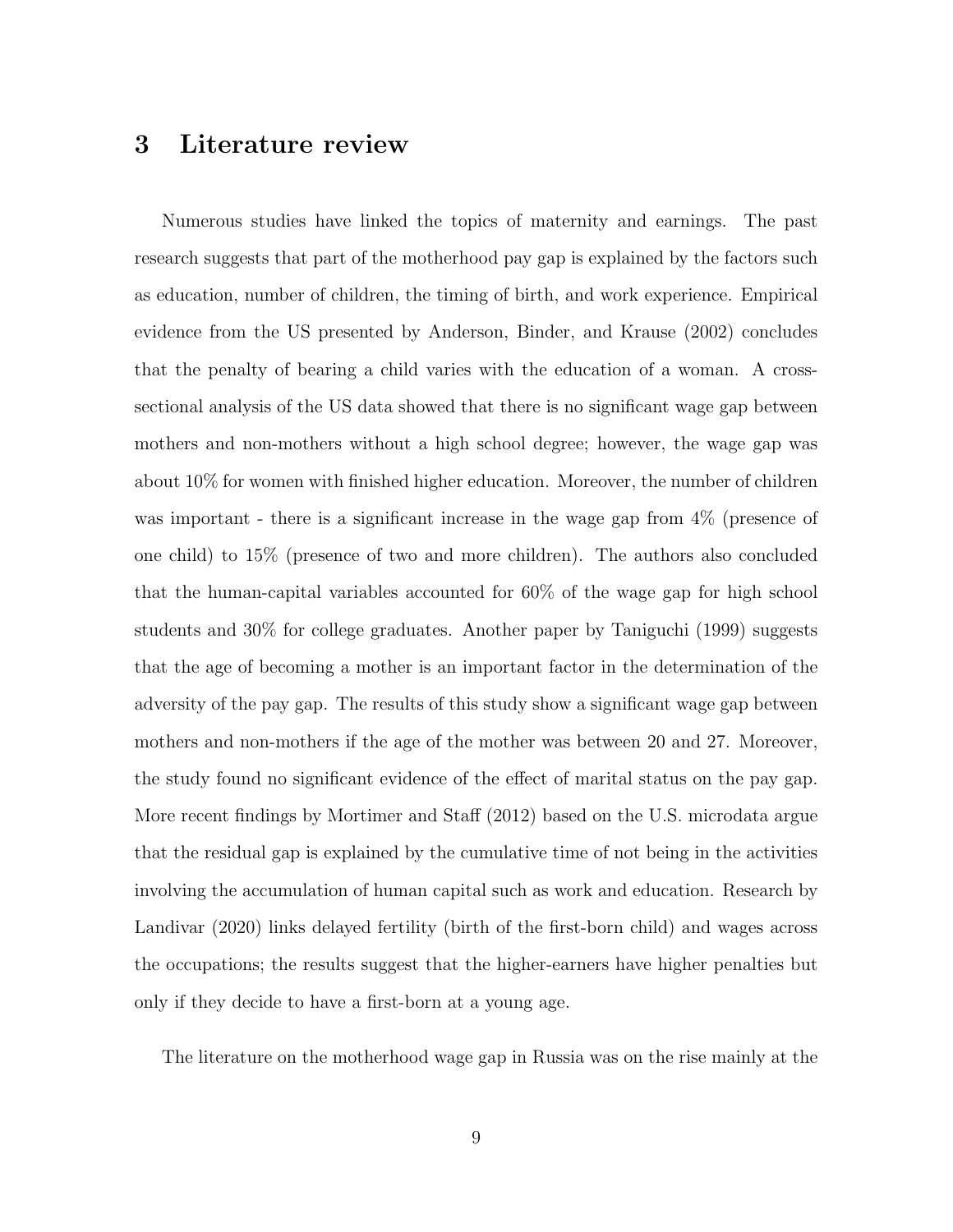end of the first decade of the 21st century. Arzhenovsky and Artamonova (2007) use the RMEH (Russian Monitoring of Economics and Health) data for the years 2003 to 2005 to estimate the motherhood wage gap and conclude that the gap was 3.2% on average. Nivorozhkina et. al. (2008) use the RLMS (Russian Longitudinal Monitoring Survey) data. Their results suggest that the gap is larger if the children are under 18 years old, with the gap being around  $12\%$  on average. The work by Biryukova and Makarentseva (2017) re-estimated the gap using the RLMS data for 2014. They concluded that the motherhood pay gap was 9.7% on average; for women with children over 18 years old the gap was estimated to be around 4.5%, while for women with children under 18 years old the gap was approximately 13.3%. As in the case with the US, there is a relationship with the education of mothers– it was significantly higher for mothers with primary vocational education or below  $(31.1\%$  for mothers with children under 18). Pritchett (2015) used the RLMS to estimate the motherhood pay gap focusing on the period between 1994 and 2012. The main difference of this study is the inclusion of other females in the household, the location of the respondents, and their ethnicity. The findings suggest that the wage penalty for mothers is between 15% and 24% for the lowest and highest wage quartiles, respectively, and the size of the penalty is related to education, location, ethnicity, and the number of children inside of the household.

There are few resources, however, on the interaction of the family policies and the wages of mothers in the Russian Federation. This could be explained by the fact that the research on the motherhood wage gap in Russia is still new and ongoing. Moreover, adequate assessment of the family policies and their interactions require up to 10-15 years after their implementation, as mentioned by Frejka and Zakharov (2013). Slonimczyk and Yurko (2014) studied the impact of the maternity capital policy by using the dynamic stochastic model of fertility and labor force participation on the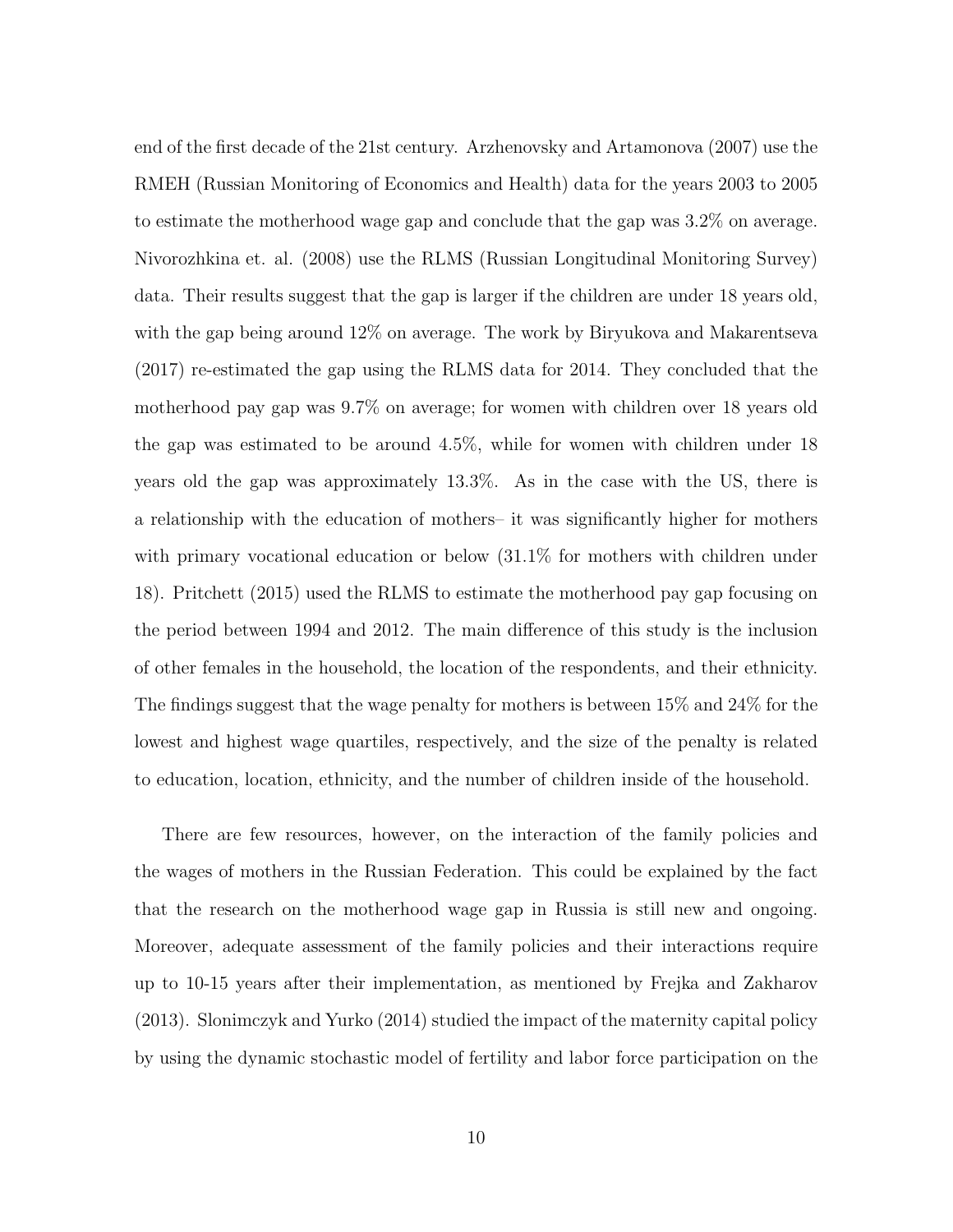RLMS data for the period between 2004-2010. They conclude that although the fertility rates respond to the material and financial benefits, this magnitude of this response is small – the maternity capital program increased the fertility by 0.15 children in the long run. Kingsbury (2019) studied the implications of family policies on the gender wage gap and the retirement earnings of mothers in Russia. The author concluded that Russian mothers are at a systematic disadvantage because of the framework of the family policies and the limited access to public childcare. Russian mothers remain the main caregiver for the children, especially if the children are under school age. This transforms into the consequences for childbearing mainly in the form of the gender wage gap. Moreover, the retirement earnings of women with children are smaller because of the unpaid maternity leave. This implies that the motherhood wage penalty may have a negative long-term effect on the lifetime earnings of mothers.

My analysis includes most of the determinants mentioned in the literature. Some of the time-invariant determinants (for instance, ethnicity, race) were omitted since the Fixed-Effect model would not allow me to obtain the estimates for variables with little to no variation over the time.

#### 4 Data

The data are obtained from the Russian Longitudinal Monitoring Survey conducted by the National Research University Higher School of Economics and ZAO "Demoscope" together with the University of North Carolina at Chapel Hill. This dataset is designed for studying the effects of governmental policies on health and socio-economic welfare on both individual and household levels inside of the Russian Federation. The methodology of gathering the data involved surveying individuals on various aspects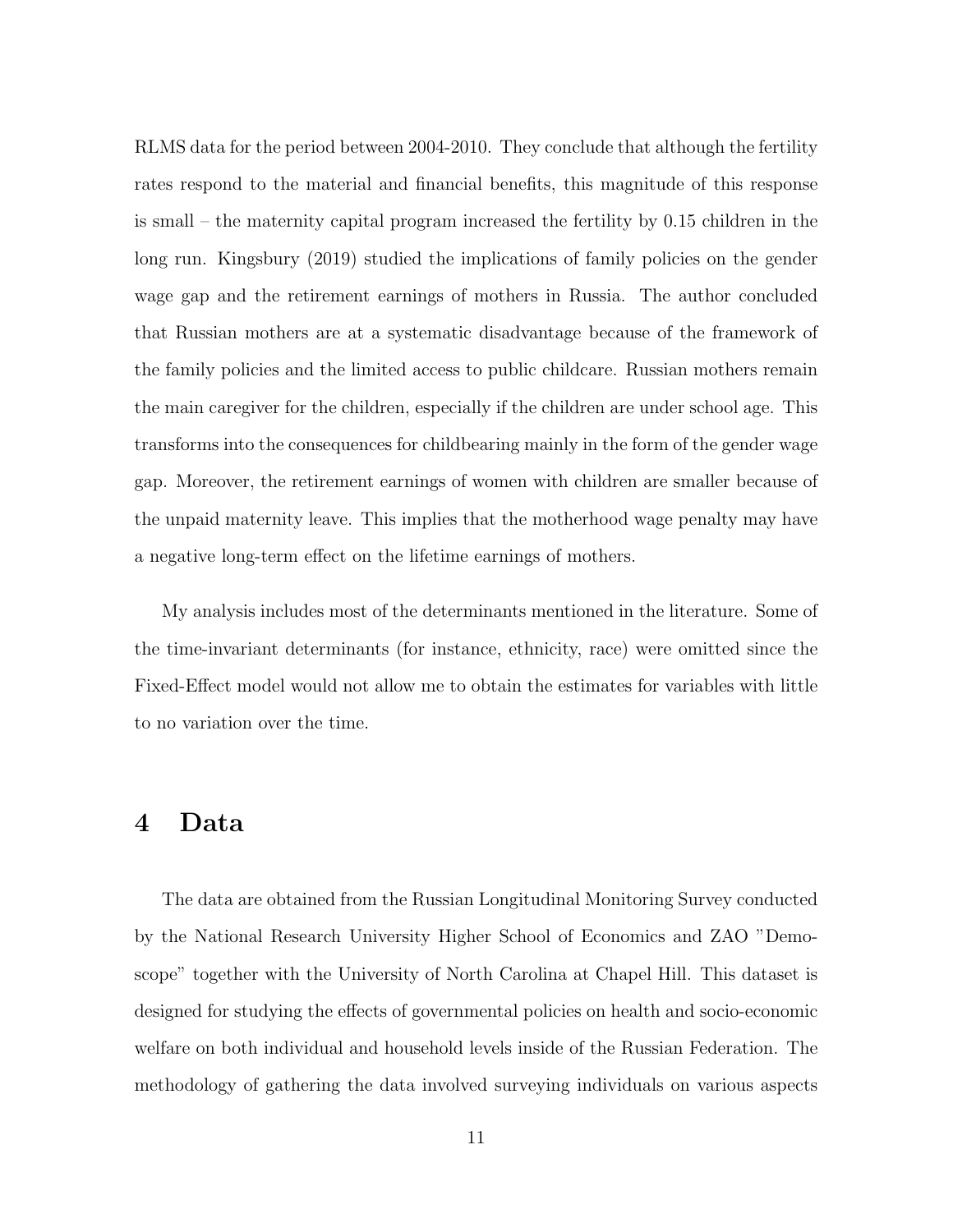of their life to monitor their health status, household expenditures, food consumption, reproductive behavior, and other standards of living. There was a total of 28 rounds of data collection for the years 1994 to 2019. Each round includes over 10,000 individuals from more than 4000 households. The dataset contains over 3000 variables and is representative of the population of the Russian Federation. (HSE et al., 2019).

For this research, I use the data on women from the 13th to 28th rounds of the survey for the period between 2004 and 2019. For the estimation of the motherhood wage gap, I focus on the maternal age population of women (age 16 to 45) who are mothers (have one or two children) and non-mothers (no children). The number of children was restricted to a maximum of two children. In this case, the subsidy can only be redeemed after the birth of the second child. The children's age is restricted to be less than 18 years old since it is assumed that children under 18 require more attention and caregiving; moreover, they are more likely to live together with their mother. This category was further split into children that are less than 7 years old and children that are between 7 and 18 years old. The panel nature of the data allows one to monitor the same individuals over the given period which is useful when estimating the wage equations. My total working sample after matching is 10,696 observations for 3,827 unique mothers.

Table 1 in the Appendix section shows certain before-and-after-policy characteristics of women with two children for the selected years. The more detailed analysis of the data is as follows:

Figure 3 shows the proportion of women based on the settlement type. As can be observed from this graph, there was an increase of mothers with two children in the rural areas and decrease of mothers with two children in urban areas prior to 2010.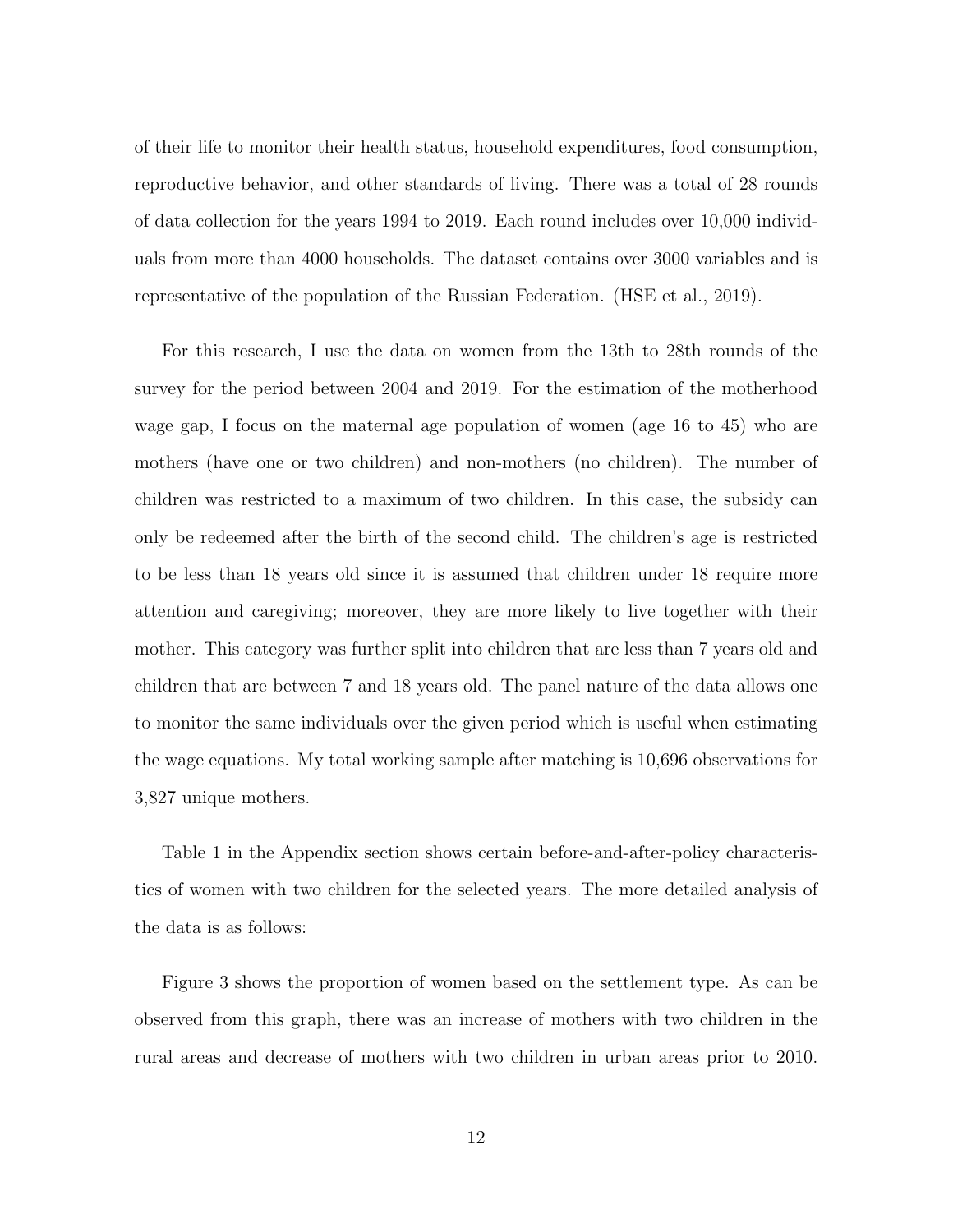

Figure 3: Settlement type

After 2010, however, the trend reversed for the next 6 years and returned to the original direction afterwards. This may indicate that the women in rural areas took advantage of the policy in the first three years. The trend is similar, although not as volatile, for other women.



Figure 4: Education

Figure 4 displays the change in the education of women over time. Before the policy, the trends were relatively stable and the majority of women had completed higher education. After the policy, there was a gradual rise in the proportion of women with finished higher education and a gradual decline in the proportion of women with finished secondary and technical education, stabilizing in 2016. This may indicate that more women with technical or finished secondary school diplomas chose to pursue higher education. The proportion of women with unfinished secondary education, on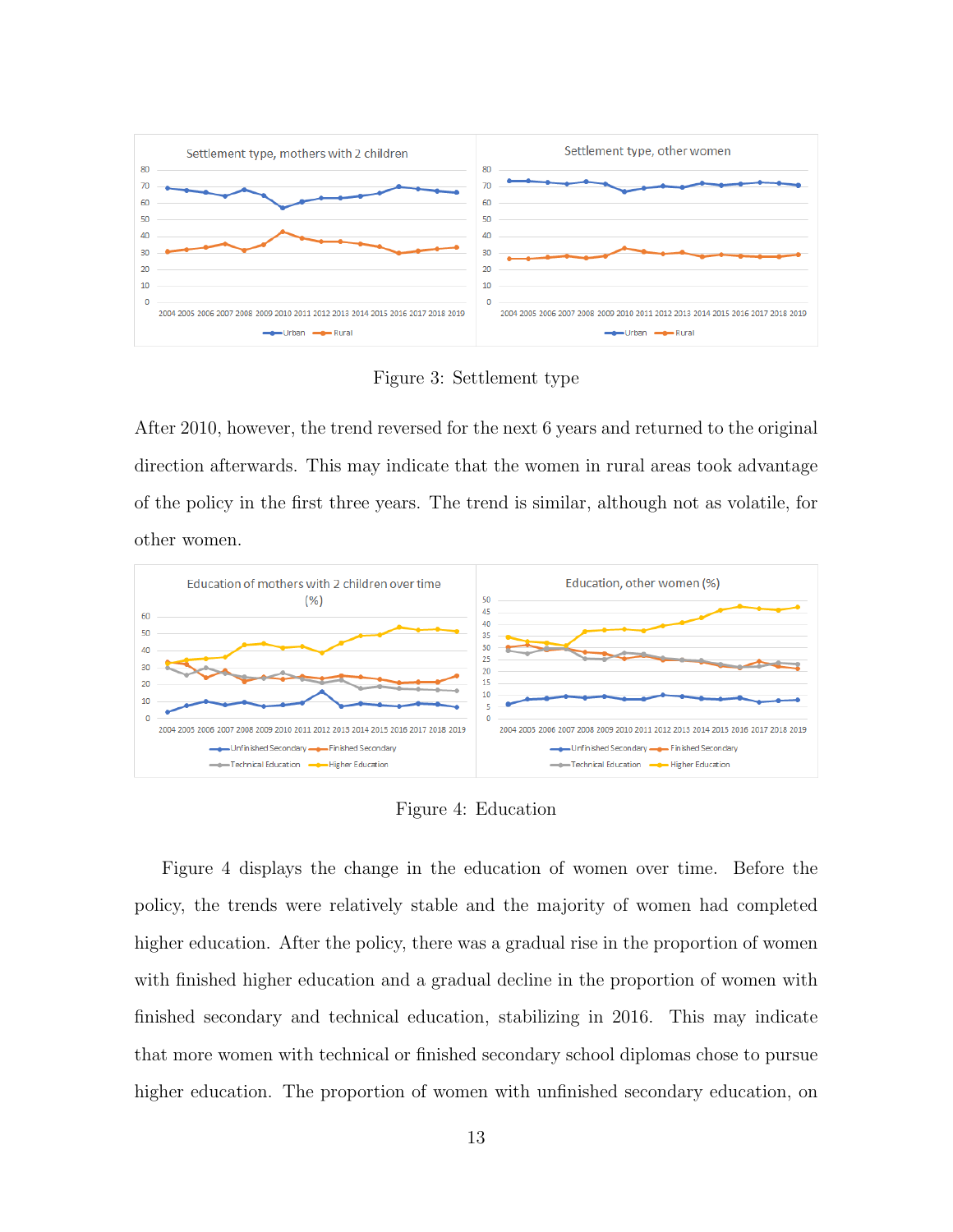the other hand, remained relatively still (around 10%), with an occasional spike in 2012 for mothers with two children.



Figure 5: Health indication

Figure 5 displays the potential health indicator of mothers with two children. From this graph, the percentage of mothers with at least one chronic disease was highly volatile between 2004 and 2010, ranging from 32% to 42%. After 2010, the proportion had experienced a sharp decline – this might be connected to the increase in health expenditures in 2010 (5.6% of GDP of the Russian Federation). From 2012, the trend stabilized and the proportion was between 23% and 30%. One can also notice that, based on this indicator, mothers with two children tend to be healthier on average.



Figure 6: Alternative health indication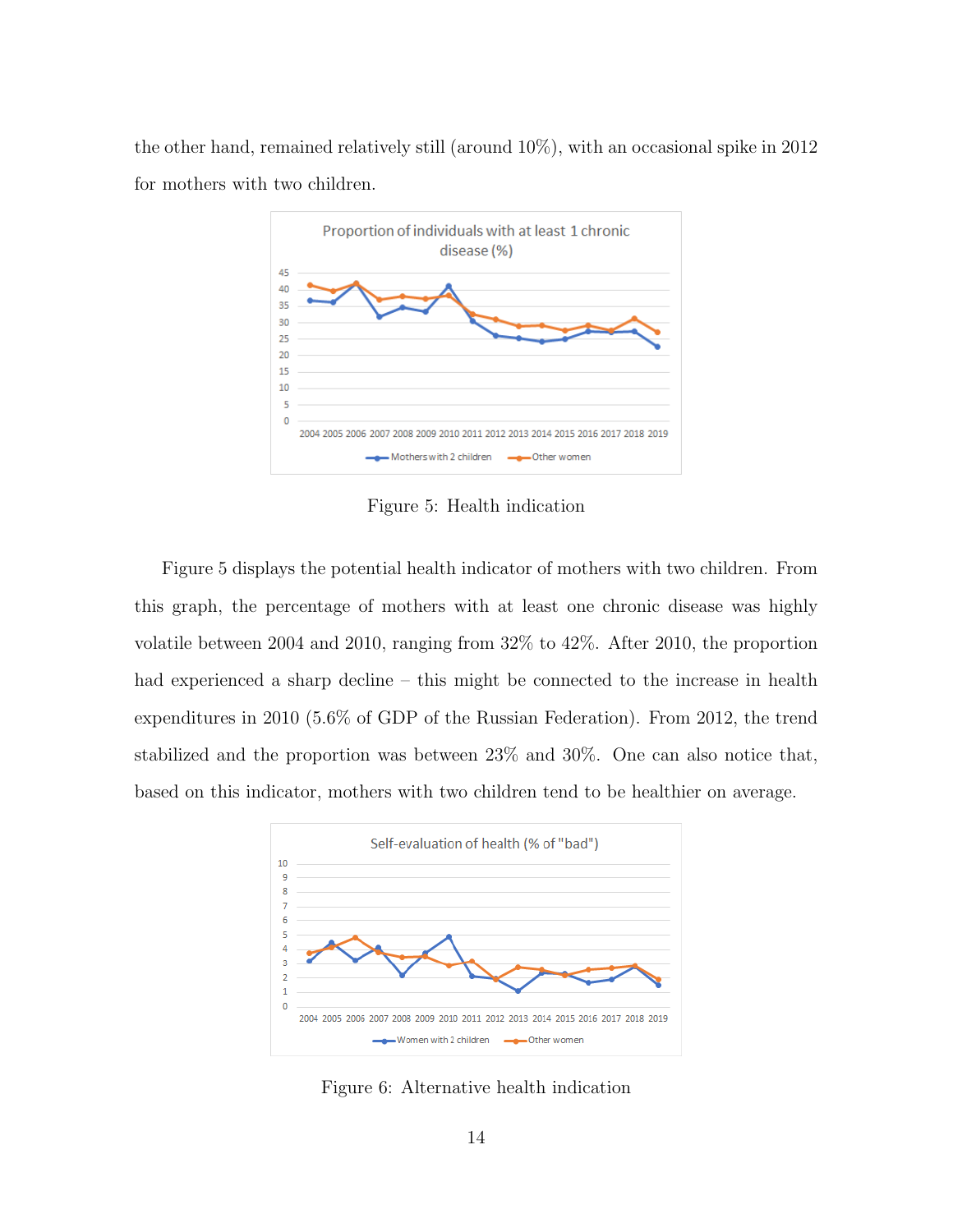Figure 6 shows an alternative health indicator - the proportion of women who reported themselves as having bad health. Although this indicator is volatile, the percentage of women with bad self-reported health stayed between 1% and 5%. The trend of this indicator mostly coincides with the trend observed in the Figure 5.



Figure 7: Poverty decomposition of households

Figure 7 shows the proportion of households below the poverty line, according to the RLMS poverty index. The trend shows a steep decline for the households with two children from 23% until 2010; it stays at 3-4% on average for the rest of the years. One can notice that the households with two children have a higher probability to cross the poverty line. This might be connected to the additional expenditures on children.

Finally, Figure 8 displays the average raw differences in monthly wages of women, adjusted for 2004 rubles. The overall chart shows the increase in real wages up to 2013 and the stagnation between 7500 and 8500 rubles afterward. Before 2007, the mean values for all of the three categories were close to each other. From 2007 until 2011, women with one child had the highest average real wages. After that period, women with two children had the lowest average real wages while the average real wages of women with no children and women with one child were approximately equal.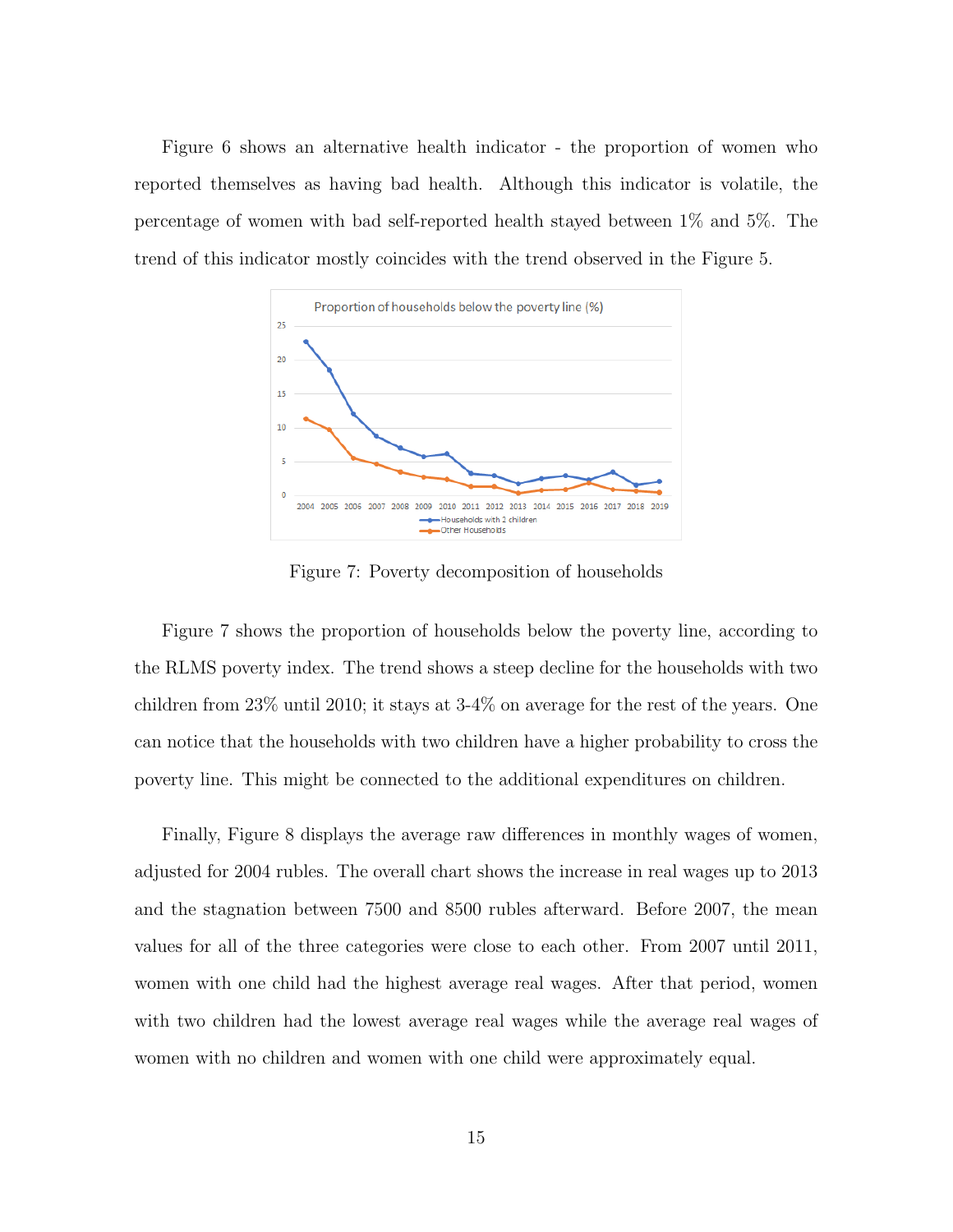

Figure 8: Average monthly real wages, adjusted to 2004 Rubles

## 5 Methodology

Before estimating the model, we need to address one of the possible sources of endogeneity due to the self-selection. Since the decision of women on having a second child can be altered by the policy (for instance, women that have one child could be stimulated to give birth to a second child to get the monetary compensation), I utilize propensity score matching. Propensity score matching helps to create balanced groups for the females with 2 children based on the vector of the specified parameters. This is done to get the unbiased estimators for the FE model. The process of estimation runs in two steps: the first stage of PSM involves estimating the probability of being treated given the vector of specified variables and calculating the propensity scores while the second stage is matching treated and control group based on the calculated propensity score. From these two stages, one can construct a new dataset based on the existing data and use it for further modeling. In order to estimate the propensity score, the following model is used: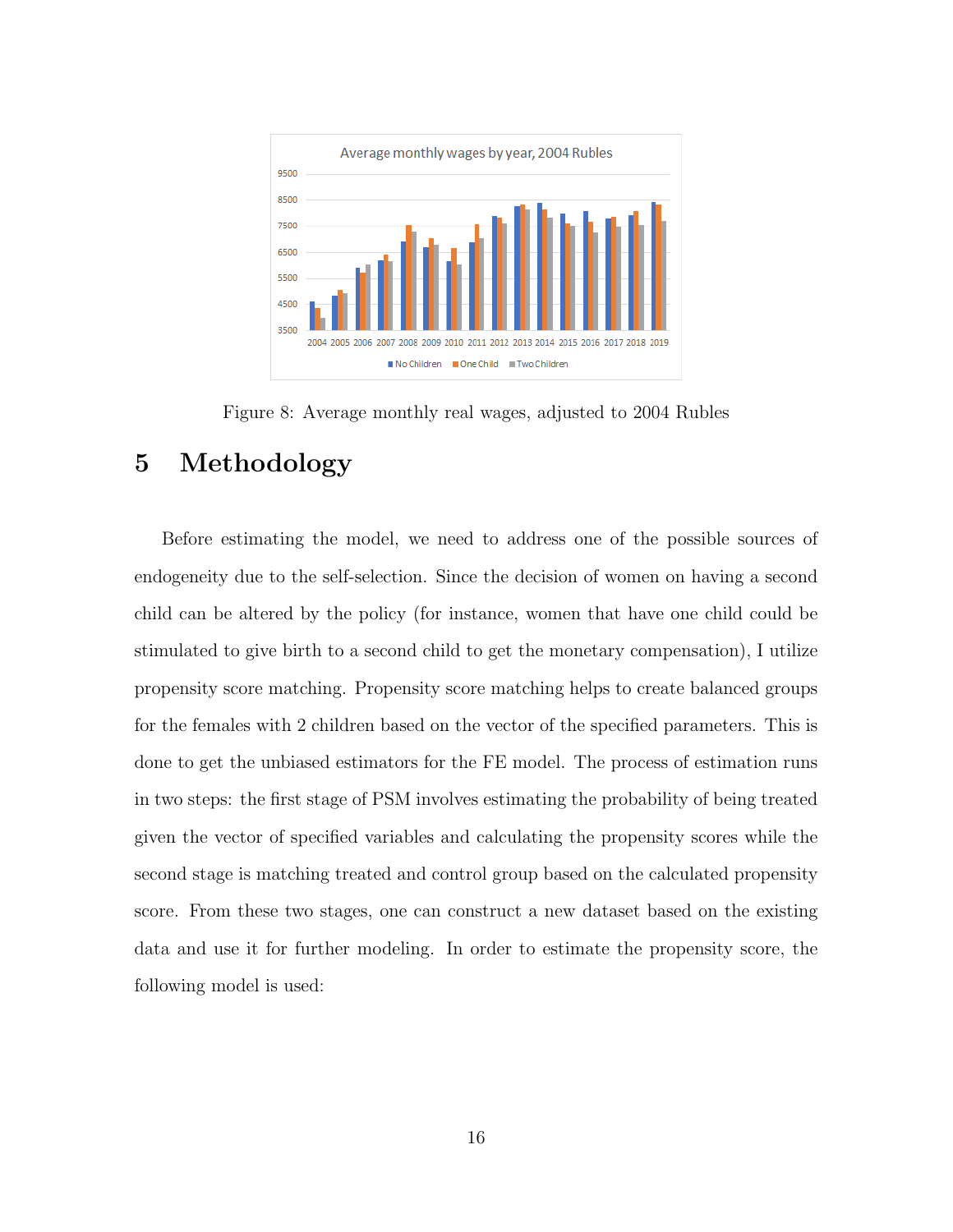$Pr(2children = 1|controls) = \beta_0 + \beta_1age + \beta_2 married + \beta_3workweekhours +$  $\beta_4educ+\beta_5workex perience+\beta_6lowhealth+\beta_7nonlabor+\beta_8otherhhincome+\beta_9nonlaborsq+\beta_9nonlabor+37em\}$  $\beta_{10}$ otherhhincomes $q + \beta_{11}$ otherwomen +  $\beta_{12}$ urban +  $\sum_{i=13}^{27} \beta_i$ year $_i$ 

where 2*children* equals 1 if a mother has 2 children, age is age of a mother, married is the marital status, workweekhours is the hours in average workweek, educ is the level of education of mother, workexperience is work experience, lowhealth is the health indicator  $(=1)$  if mother has at least one chronic disease), nonlabor is the nonlabor income of the mother (in thousands), *otherhhincome* is the other household income (in thousands), *otherwomen* is a dummy for the other women in the household, *urban* is a dummy for the settlement type and  $\sum_{i=1}^{25} \beta_i year_i$  is a vector for the years between 2004 and 2019. Once the propensity scores are obtained, the individuals are matched based on the nearest neighbor matching method without replacement, which implies that individuals from the treatment and the control group are matched if their propensity scores are as close as possible. For matching procedure, I use the caliper value of 0.027, 0.2 of the standard deviation of the probit of the propensity score as was proposed by Stuart and Rubin (2008). Afterwards, the paired observations are saved. As the result of this two-stage process, I obtain a new balanced dataset and estimate the Fixed-Effect model.

One of the criteria for selecting the Fixed-Effect model was an assumption of possible correlation of individual-specific unobserved heterogeneity with the independent variables. Another criteria for selecting the Fixed-Effect model over the Random Effect model for this study was the Hausman test, that rejected the RE model in the favor of the FE model. The general wage equation for the analysis is:

$$
lnwagehrs = \beta_{0t} + \sum \beta_{it} X_{it} + \sum \beta_{jt} J_{jt} + c_i + u_{it}
$$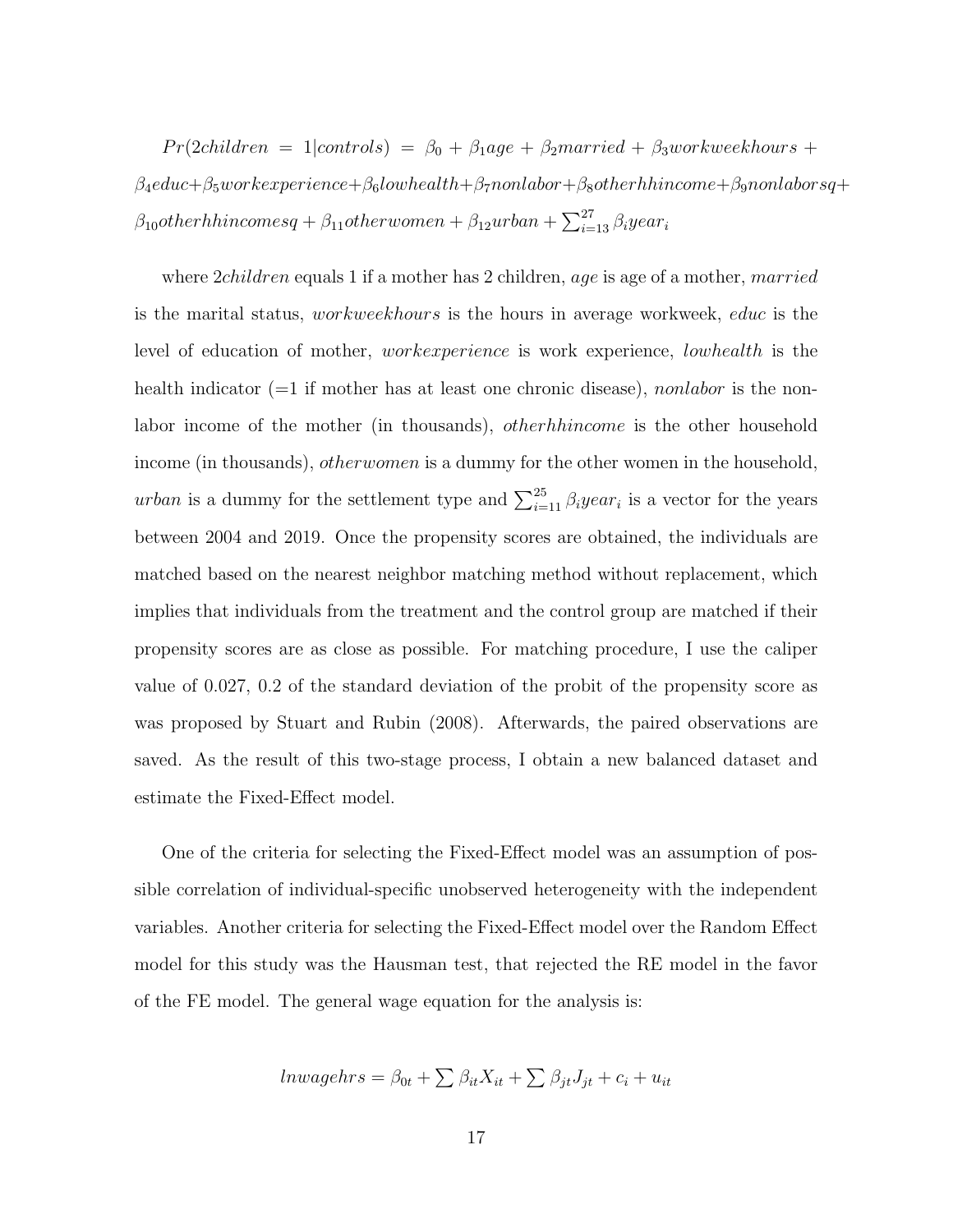where *lnwagehrs* refers to the natural logarithm of hourly wages,  $\beta_{0t}$  refers to the intercept term,  $\beta_{it}X_{it}$  refers to the vector of the independent variables and their respective coefficients,  $c_i$  is unobserved individual-specific heterogeneity and  $u_i$  is the error term of the regression. In order to estimate the effect of the policy, I add an additional dummy variable  $Policy$  which equals 1 for years 2010 and later, since the subsidy can be redeemed only after 2010. The vector  $\sum \beta_{jt} J_{jt}$  contains the interaction terms of this dummy with mothers who have two children. The estimates of the interaction terms,  $\beta_{jt}$ , will capture the effect of the policy on wages of mothers with two children. This term is exclusive to Model 3a and Model 3b. The detailed description of variables is available in Table 1. Summary statistics are available in Table 3 and Table 4 in the Appendix section.

| Variable description  |                                    |  |  |
|-----------------------|------------------------------------|--|--|
| Variable              | Description                        |  |  |
| Hourly wage (in log)  | After-tax wage received in the     |  |  |
|                       | last 30 days                       |  |  |
| Age                   | Age at the time of the survey      |  |  |
| <i>Age squared</i>    | Age <sup>2</sup>                   |  |  |
| <i>Marital status</i> | Marital status of a woman:         |  |  |
|                       | -Never married                     |  |  |
|                       | (Reference category)               |  |  |
|                       | -Married and living together       |  |  |
|                       | -With the past marriage history    |  |  |
|                       | (divorsed, widowed etc.), not liv- |  |  |
|                       | ing together                       |  |  |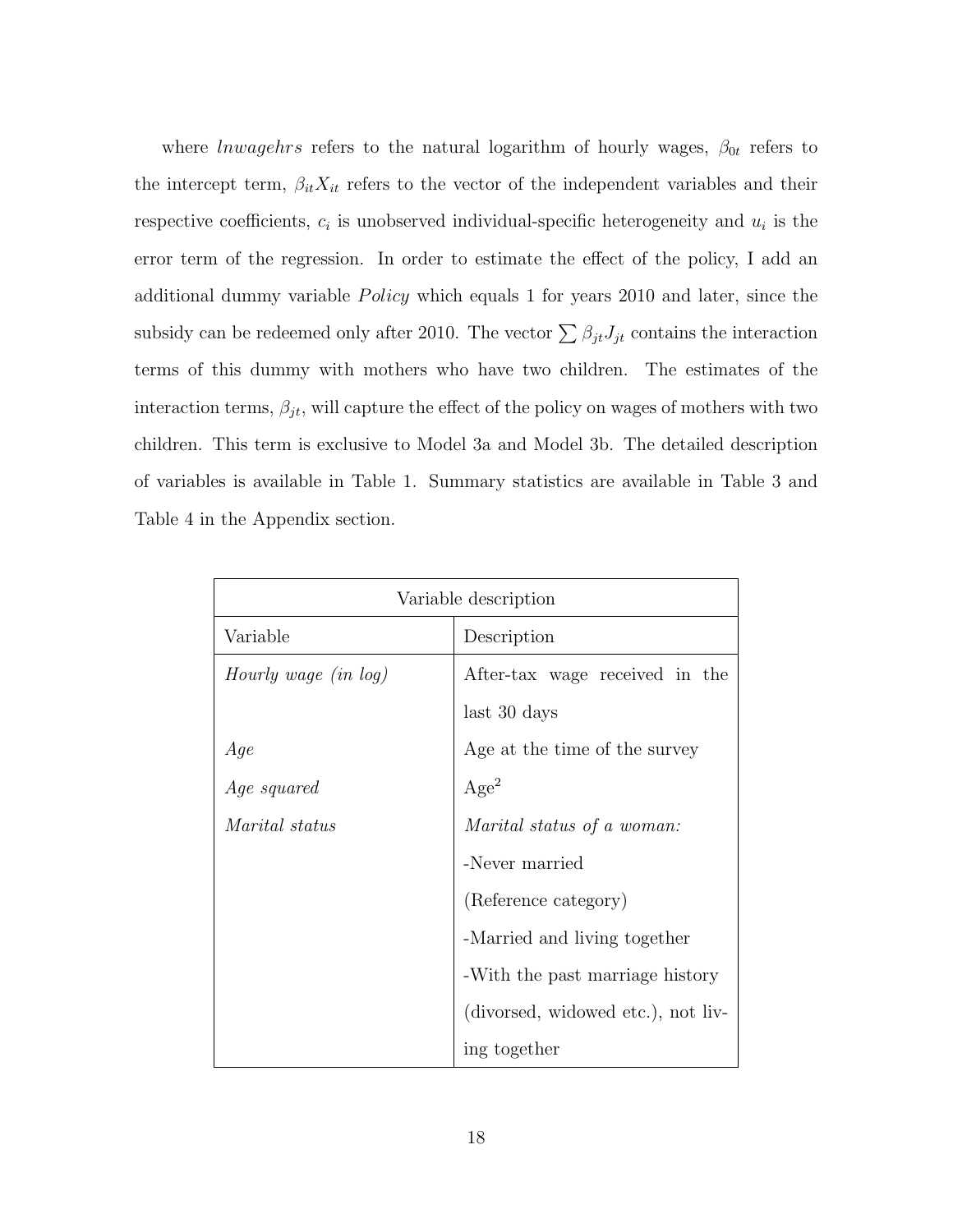| Children under 18         | Categorical variable for children |
|---------------------------|-----------------------------------|
|                           | under 18 years old:               |
|                           | - No children under 18 years old  |
|                           | (Reference category)              |
|                           | - One child under 18 years old    |
|                           | - Two children under 18 years old |
| Children under 7          | Categorical variable for children |
|                           | under 7 years old                 |
|                           | - No children under 7 years old   |
|                           | (Reference category)              |
|                           | - One child under 7 years old     |
|                           | - Two children under 7 years old  |
| Children between 7 and 18 | Categorical variable for children |
|                           | between 7 and 18 years old        |
|                           | - No children between 7 and 18    |
|                           | years old (Reference category)    |
|                           | - One child between 7 and 18      |
|                           | years old                         |
|                           | - Two children between 7 and 18   |
|                           | years old                         |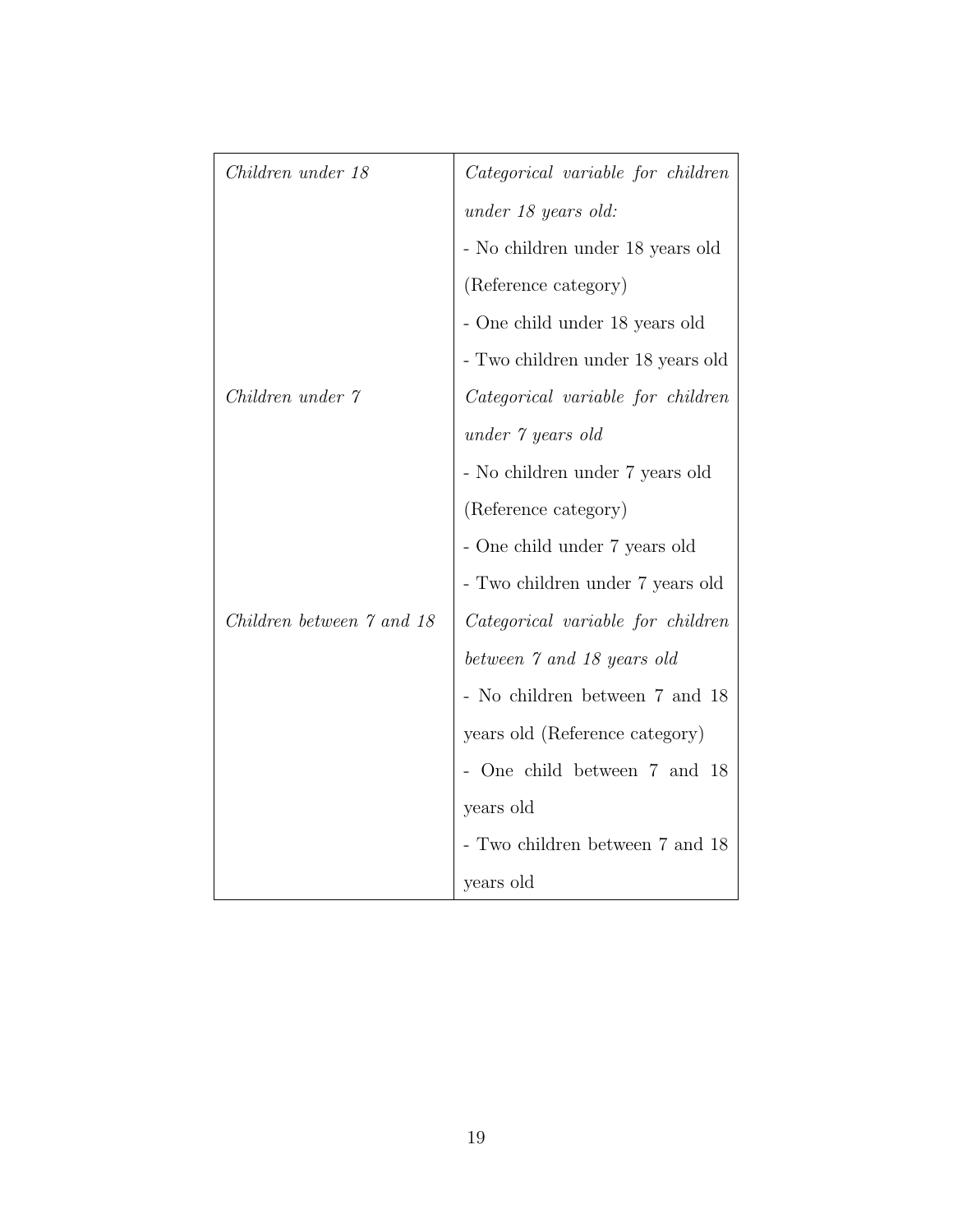| Education                 | Categorical variable for education |
|---------------------------|------------------------------------|
|                           | of a woman                         |
|                           | - Unfinished secondary education   |
|                           | (Reference category)               |
|                           | - Finished secondary education     |
|                           | - Finished Technical education     |
|                           | - Finished Higher education        |
| Workweek hours            | Hours in average workweek          |
| Work experience           | Work experience, in years          |
| Health indicator          | Dummy for controlling health       |
|                           | $=$ Low if woman has at least one  |
|                           | chronic disease                    |
| Non-labor income          | Total income - Wages, in thou-     |
|                           | sands                              |
| Other household income    | Total household income - total in- |
|                           | come, in thousands                 |
| Other women in the house- | Dummy for controlling the pres-    |
| hold                      | ence of other women in the house-  |
|                           | hold                               |
| Urban                     | Dummy for controlling the settle-  |
|                           | ment type                          |
| Year                      | Year dummies                       |

Table 1: Description of variables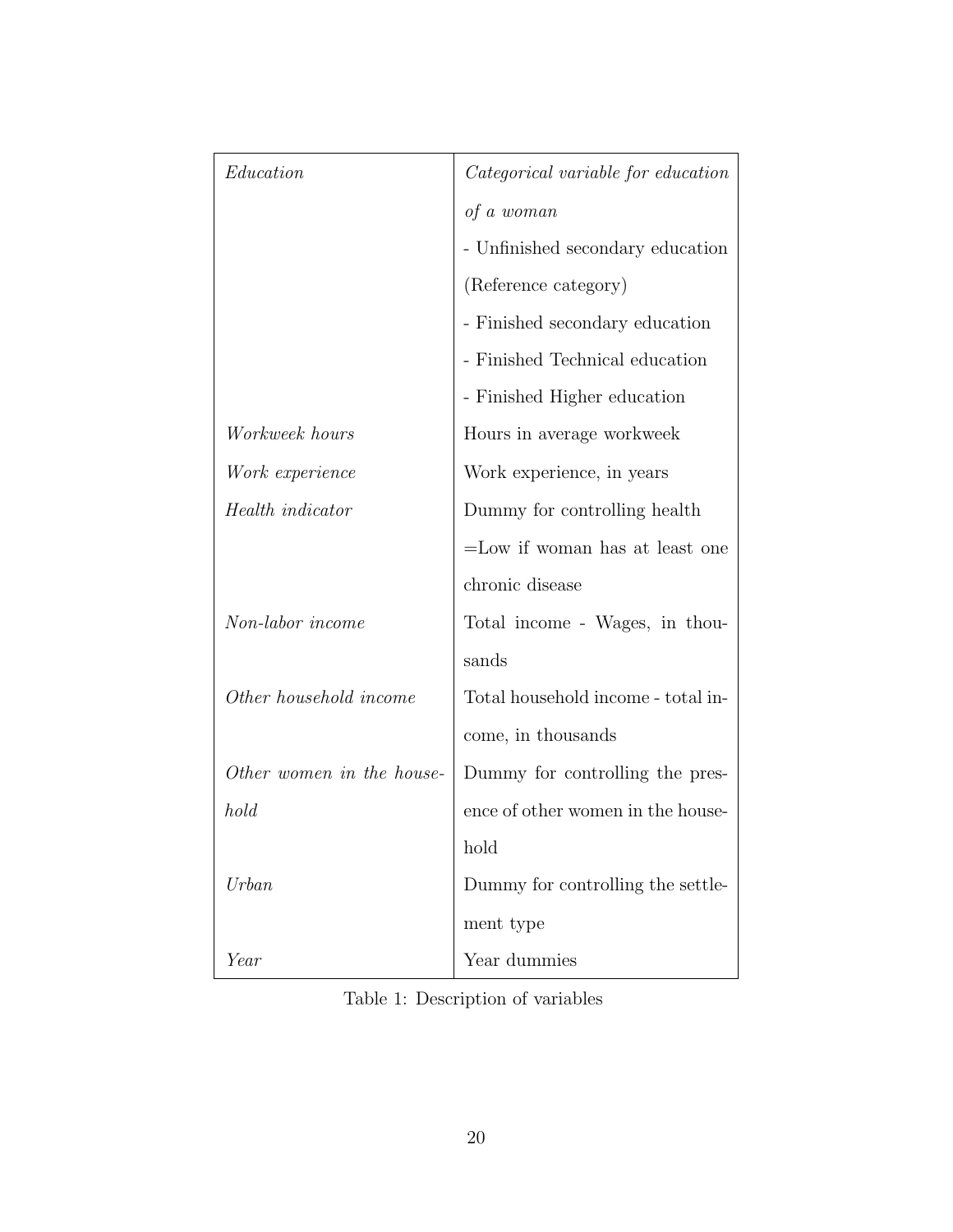From the table above, one can notice that *workweek hours* and *health indicator* are likely endogenous. In order to address this problem, I generate the lagged version of these variables (i.e. *workweekhours*<sub>it−1</sub> and *lowhealth*<sub>it−1</sub>) and use them as instrumental variables.

This paper estimates three models in total. Model 1 evaluates the general effect of having one or two children below 18 years old. Model 2 introduces the cutoff value for the age of the children (under 7 years old and between 7 and 18 years old). Finally, Model 3 evaluates the effect of the policy on the motherhood wage gap comparing period before 2007 to period after 2010, since the policy is not immediate and the subsidy can only be redeemed after 3 years.

#### 6 Results

Tables 5 in the Appendix section provides the Fixed-Effect estimates for the models before and after the propensity score matching. Each individual affected by the policy formed a pair with an individual not affected by the policy based on the nearestneighbor matching method. The main goal of the propensity score matching was to produce unbiased Fixed-Effect estimates based on the balanced dataset. The section below compares the outcomes before and after the matching.

Model 1 estimates the motherhood penalty in the presence of one or two children under 18 years old in the household with a reference category of no children under 18. The results for the unmatched (Model 1a) sample suggest a presence of a penalty for maternity of about 2% for having one child under 18 and 6.7% for having a second child under 18 when controlling for the other factors. While the former is not statistically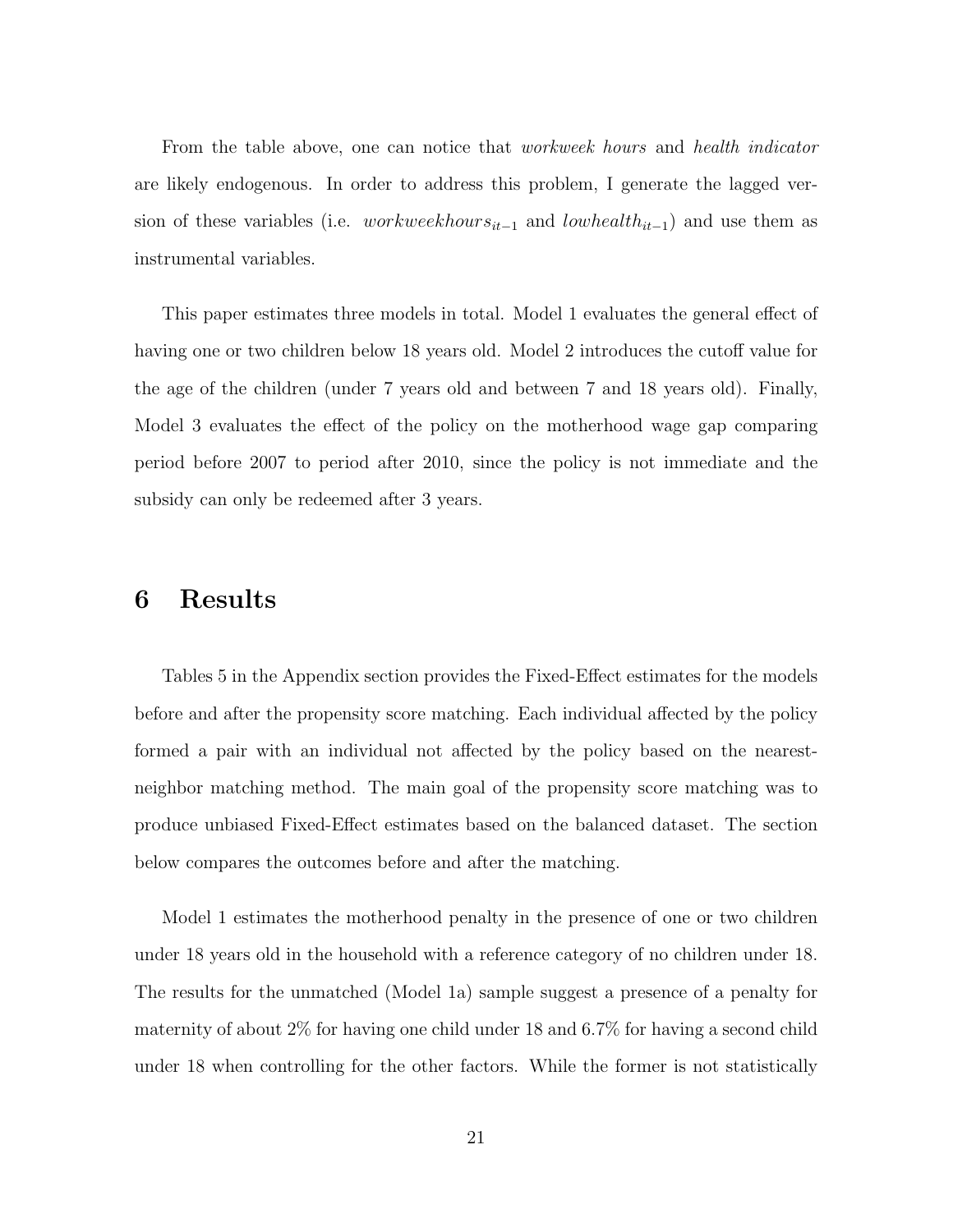significant, the latter is significant at  $1\%$  significance level. The age of women, marital status, hours in average workweek and health status also explain the earnings of women. The turning point for age is around 27 years. After the turning point, the earnings of women start to decrease – this can be connected to the age of childbearing as was discussed earlier. Married women earn 8.5% less and women with the low health status earn 2% less on average. The negative coefficient on the hours in average workweek implies that the part-time jobs are more beneficial in terms of earnings. Women with technical and higher education earn 8% and 11% more on average. The coefficients on non-labor and other household income are significant at 1%. The direction of the estimates suggests a decrease in wages with the increase in the non-labor income and the increase in wages with the increase in the other household income. The presence of other women in the household has no statistically significant effect on the earnings. The coefficient on the settlement type suggests a presence of a wage premium of 12% for urban workers.

After the matching procedure (Model 1b), the main changes were observed in the magnitude and significance of some of the coefficients. The results for the matched sample suggest that the effect of having one child under 18 is still not statistically significant. The magnitude of the penalty of having two children, on the other hand, decreased to 5% on average. The marital status matters - the magnitude of the coefficients increased significantly: married women earn 13% less on average compared to 8.5% in the unmatched model. There is no statistical evidence of discrimination of women with past marriage history and women with higher work experience. Education and the presence of other women in the household are not statistically significant as well. The increasing year coefficients suggest the increase in wages of mothers over the time. The estimate on the settlement dummy increased in magnitude significantly –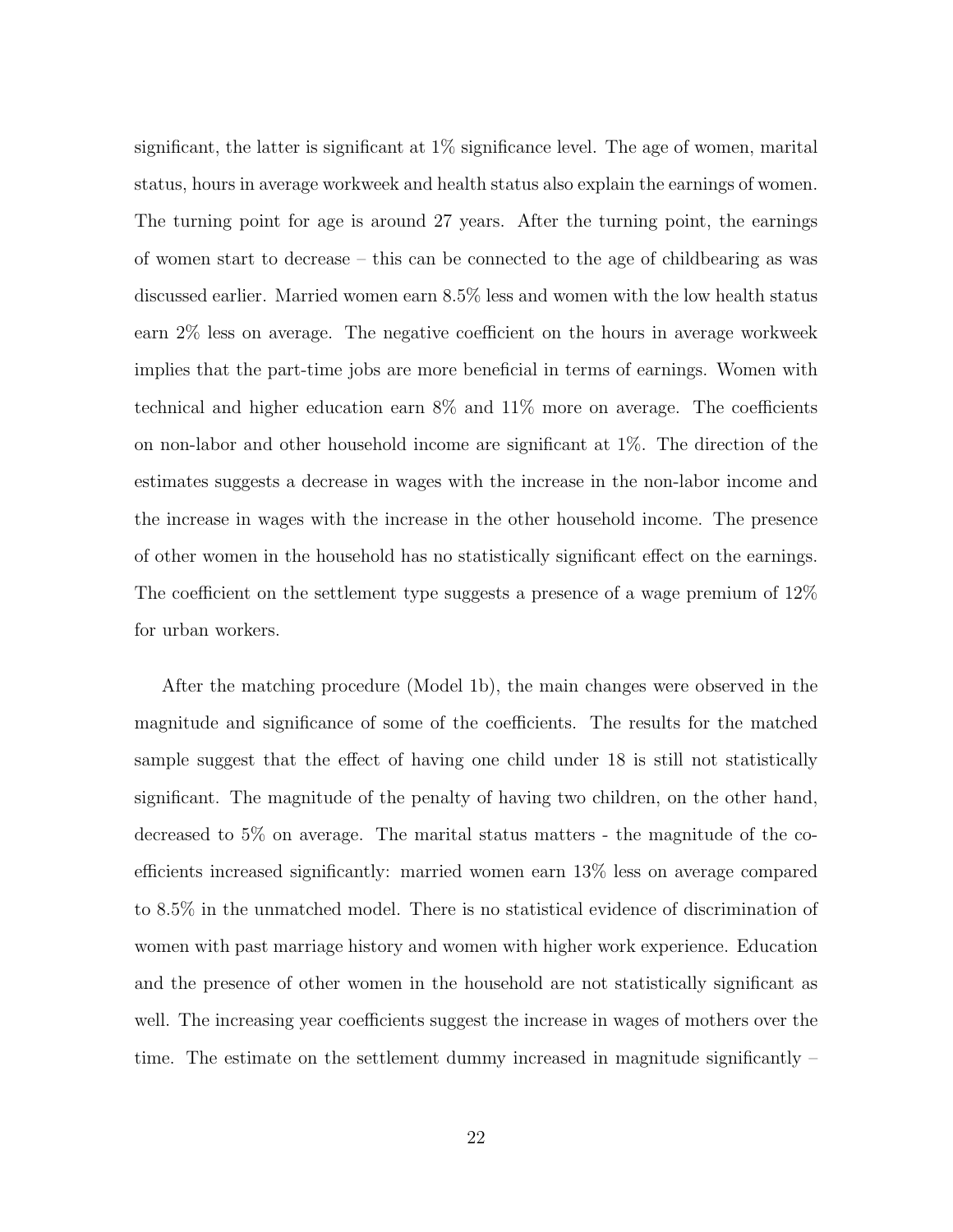the new premium for living in an urban settlement is 17%.

Models 2a and 2b include the cutoff variables for the age of children. The results for the unmatched data suggest that having one child less than 7 years old generates a wage penalty of 2.7%. On the other hand, the penalty for having a second child is around 5%. Having one or two children between 7-18 years generates a penalty of 2% and 4% respectively. The magnitude and direction of other estimates remain identical to the Model 1a. After the matching procedure, the penalty for two children under 7 years rose to 10% on average - the estimate is significant at 1% significance level. The penalty for one child under 7 increased to 4%. The penalty for having one child between 7 years and 18 years is around 3% and the penalty for having an additional child in this category is 6% - both estimates are significant at 5% level. Being married decreases earnings by 13% and having a past marriage history shows no statistical significance. The presence of other women is not statistically significant. The nonlabor income, other household income and their squared terms are significant at 1% and 5% significance levels respectively.

From these models, one can confirm the existence of the motherhood wage gap for mothers with one and two children under 18 years old. The effect of having a second child under 18 years old results in a 5% penalty on average, when not controlling for the age groups within that category and when controlling for the other factors. The large change in the magnitude of the estimates in Models 2a and 2b could be a result of the self-selection inside the sample. When controlling for the self-selection, the estimates suggest that the severity of the motherhood wage gap increases with the number of children. Moreover, the severity is also connected to the age of children – having a second child less than 7 years old decreases the wages by 10% while having a second child between 7 and 18 decreases the wages by 6%. Intuitively, smaller children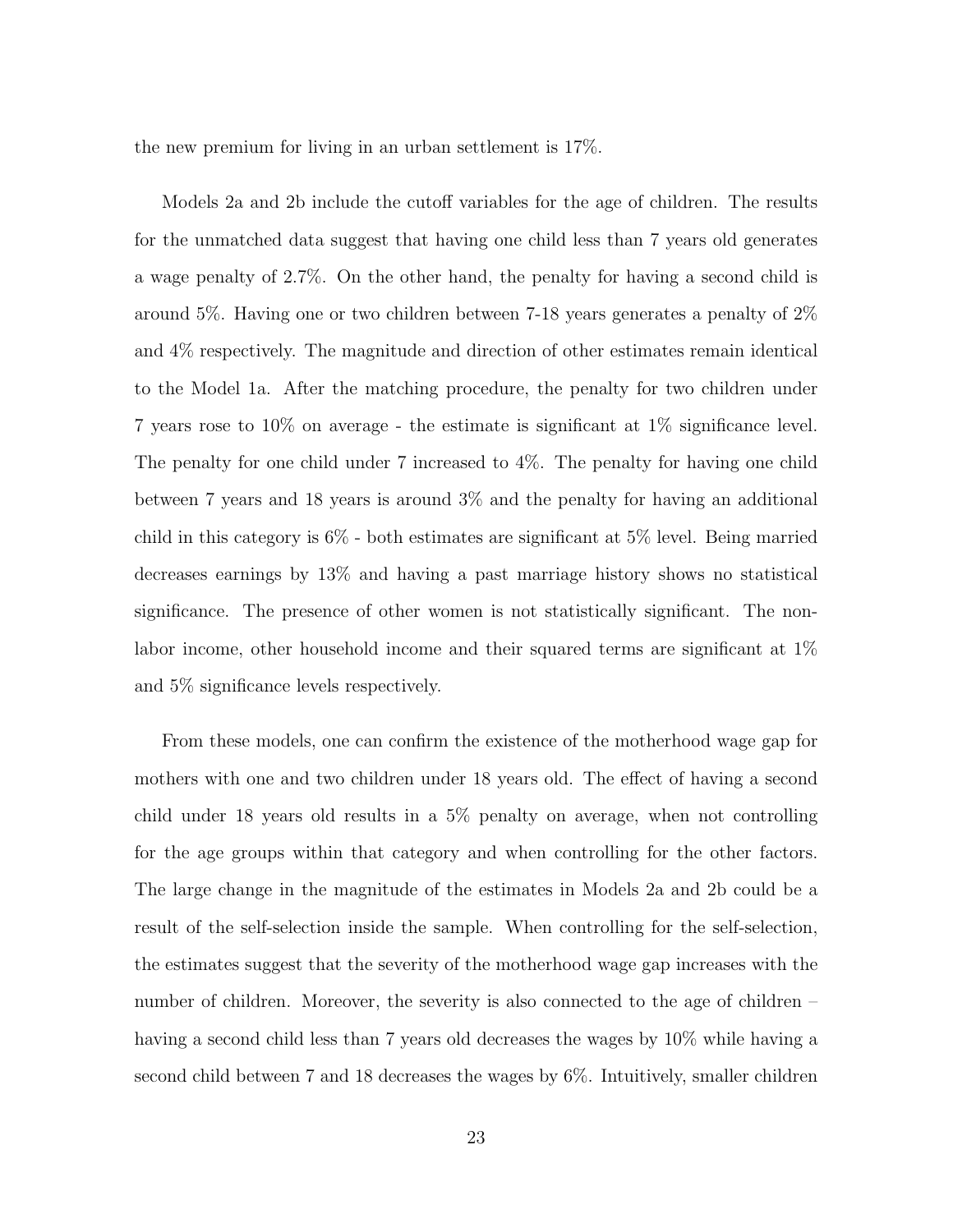require more attention and caregiving and, as the Russian mothers are the primary caregivers for the children under the school age, this finding is consistent with the previous research. The penalties for having one child under 7 and one child between 7 and 18 are similar – both penalties have settled at around 3-4% when controlling for other factors.

The estimates of the motherhood penalty are close to the findings from the previous studies in Russia mentioned in the literature review. It is necessary, however, to compare these estimates with other countries around the world. A paper by Vagni and Breen (2021) measures the recent motherhood penalty estimates for Britain. Their findings suggest that there are severe motherhood wage penalties – the median loss in medium and long-term earnings of mothers is around 45%. Another paper by Kleven et al. (2019), revealed that the median earnings of mothers are lower by 20% in Denmark. Glauber (2018) uses the U.S. microdata to reveal that the penalty was around 2% on average. The motherhood wage penalty was decreasing over time and is negligible for the high-earners; for the low-earners, the hourly penalty was around 4% in 2014. Cukrowska-Torzewska and Lovász  $(2017)$  compare the penalty among 26 European countries. Their results suggest that the motherhood penalty in the Southern EU countries (Italy, Spain, Greece) is low (under 1%) or nonexistent. Western EU countries, on the other hand, show mixed results – there is a 20% wage gap in Norway, an 11% wage gap in the UK, and a 10% wage gap in Sweden and Slovenia. CEE (Central and Eastern Europe) countries tend to have the highest wage gaps, ranging from 10% in Hungary to 35% in Germany. Post-socialist countries have a motherhood wage gap ranging between 10-20%. The big difference between the magnitude of the estimates is explained by the duration of the motherhood leave, childcare availability, and the family norms. As CEE countries have higher maternity leave, lower childcare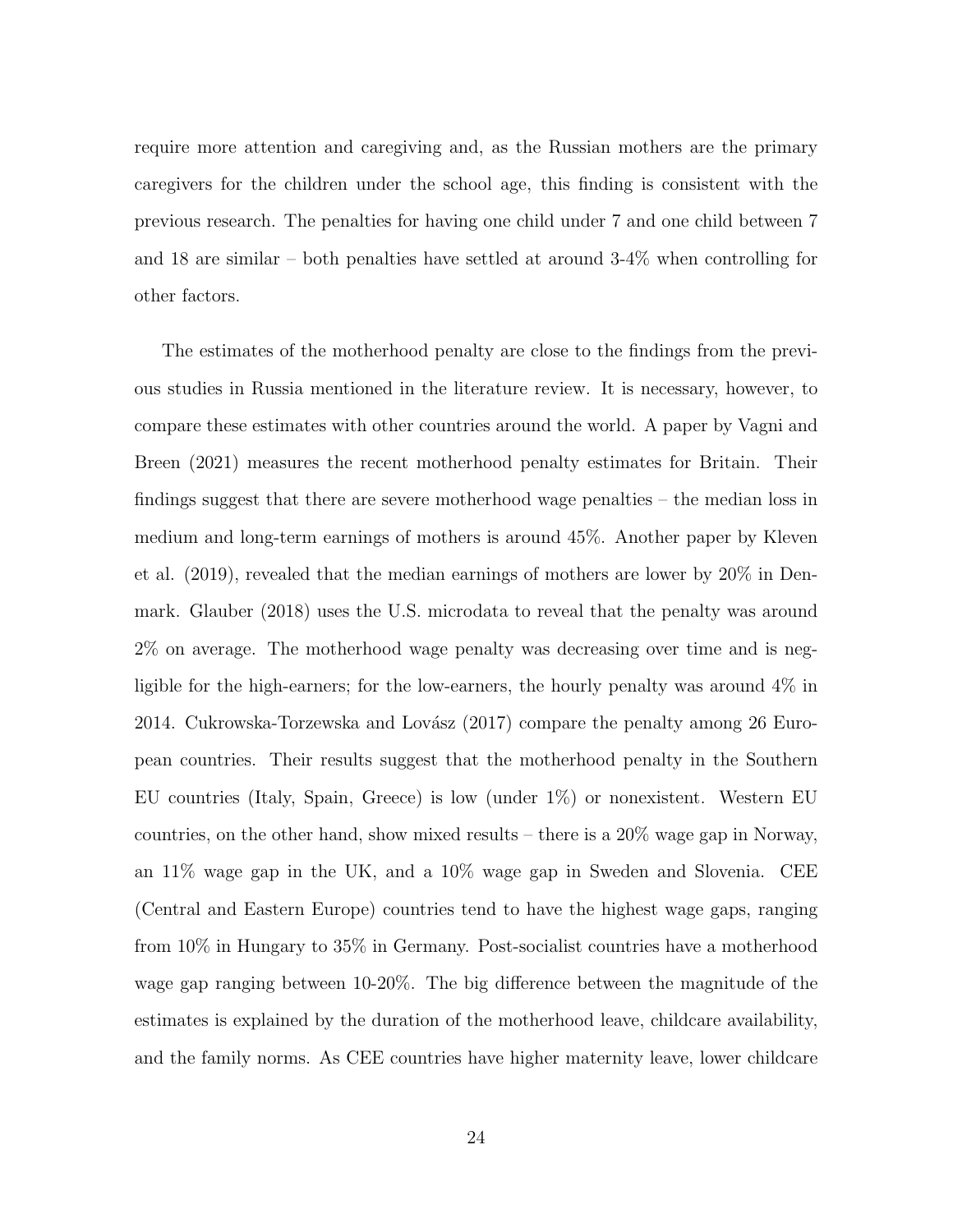availability, and family norms skewed towards "male breadwinning", the penalty estimates for those countries are higher as women tend to spend more time outside of the labor. Overall, my estimates suggest that the magnitude of the motherhood penalty in Russia is lower than in other post-socialist countries and is higher than in the U.S. and in the European Union on average.

Finally, Model 3a and 3b estimate the effect of the maternity capital policy on the earnings of women before and after 2010. The results of these models are presented in Table 6. Based on these results, the Russian mothers with two children suffered significant wage penalties before  $2007 -$  the motherhood wage gap was around  $16\%$ without controlling for the age of children within the "under 18 years old" category. The policy seems to have a significant positive effect on the wage gap. After 2010, the wage gap decreased by 7% for women with two children under 18 years. When controlling for the age of children, there was a decrease in the wage gap for mothers with two children under 7 years by 7%. However, there is no evidence of the contribution of the maternity capital policy to the wage gap of mothers with two children between 7 and 18 years old. Instead of having a negative side effect as was proposed initially, the maternity capital policy seems to decrease the wage differentials between mothers with two children and non-mothers. There are several possible ways to interpret this finding. First, as was mentioned earlier, the maternity capital subsidy can only be used to cover specific needs, such as expenditures on the improvement of living conditions and the education of children, including pre-school. This allows to reallocate the family budget and potentially increase the childcare expenditures, relieving the "burden of motherhood". Second, the potential increase in housing and childcare expenditures could be positively correlated to the recovery time from birth, allowing women to return to work more quickly. Finally, part of the positive effect could be explained by the rise of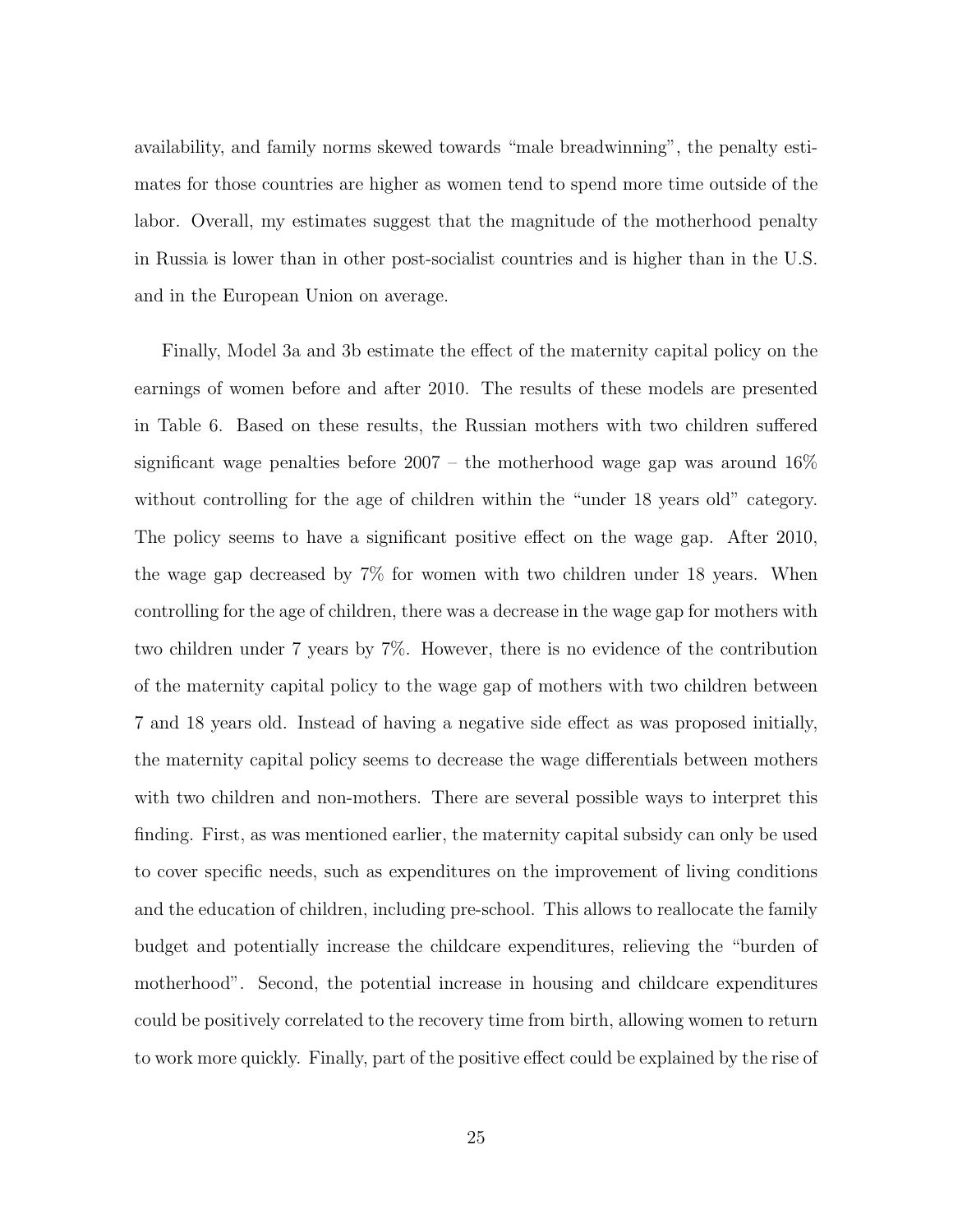the equal pay movements and the decrease in the overall gender-wage gap as mentioned earlier. An important remark, however, is that the decrease in the motherhood wage penalty did not eliminate the penalty or turn it into the motherhood wage premium. This implies that, although the policy tamed the discriminatory attitudes to some extent, there is still work to be done when it comes to the family policies in Russia.

## 7 Conclusion

This paper investigates the effect of the maternity capital policy on the motherhood wage gap in the Russian Federation for years from 2004 to 2019. The main goals of this paper were to obtain the recent estimates of differentials in the earnings of mothers and non-mothers and to estimate the impact of the policy to the wage gap between the mentioned categories. The paper uses the Fixed-Effect estimation to control for unobserved individual-specific and time-invariant heterogeneity and the propensity score matching is utilized to control for the self-selection inside the sample.

The findings suggest the presence of the motherhood wage gap in Russia which ranges from 3% to 10% on average and varies with age and number of children when controlling for other factors. The maternity capital policy could have a positive effect on the earnings of women and significantly decreased the wage gap between mothers and non-mothers. The estimated model suggests that the decrease was the strongest if the children were below 7 years old. There are certain limitations of this research to be addressed. First, I expect that the motherhood wage gap highly depends on the gender of children, since girls are more likely to help their mothers. In other words, I expect girls to be more of an asset than a liability. Second, the cutoff value of 7 years is not ideal since we do not observe the effects within the category. It is best to make more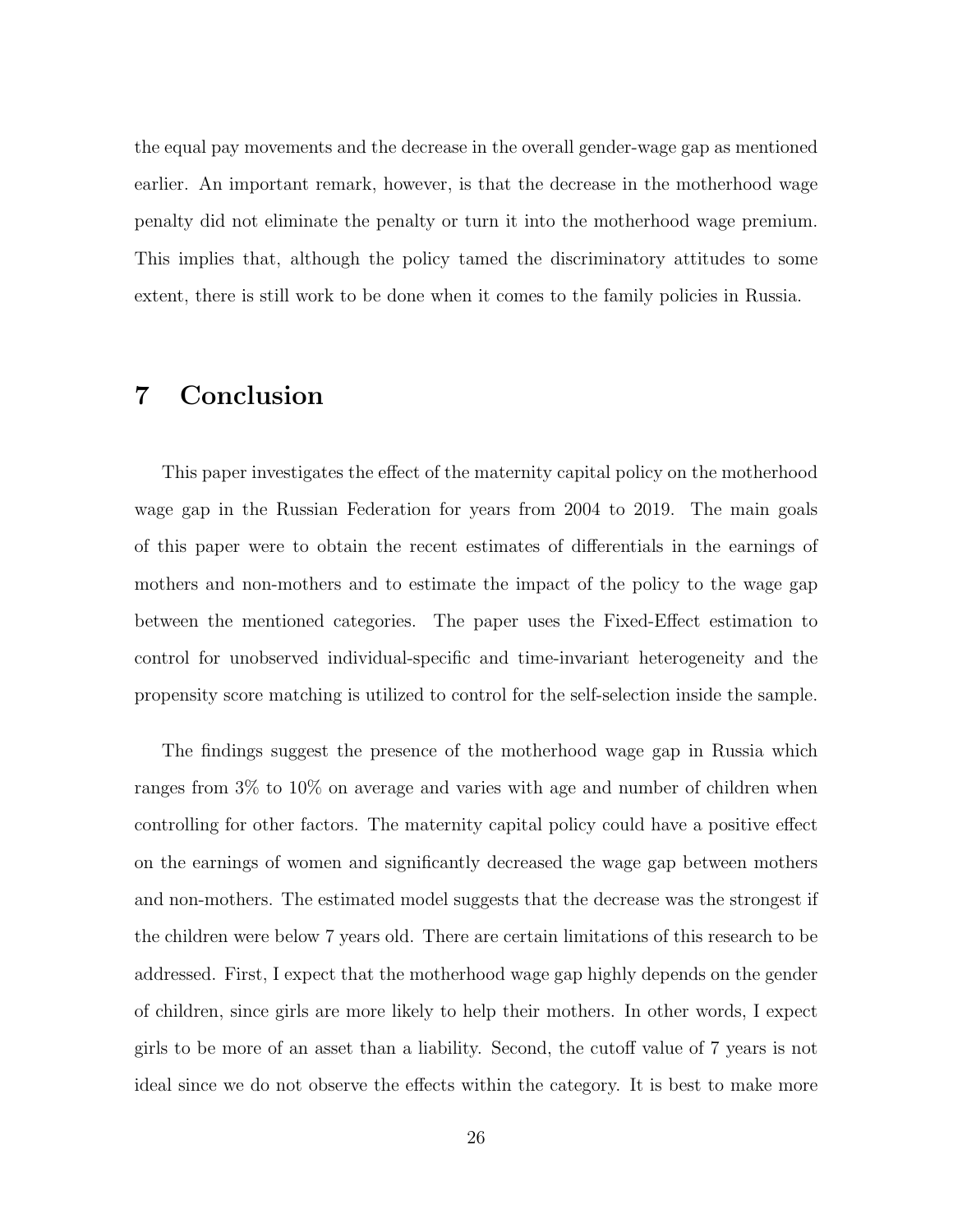categories every three years until 18 years old since I expect the motherhood penalty to be the most severe when the child needs the most of the caregiving – under 3 years old. The mentioned problems were not possible to address due to the limitations of the dataset. Third, the Fixed-Effect model does not allow me to obtain the estimates for variables with no or little variation over time that can be the determinants of the motherhood wage gap (for instance, ethnicity or other adults in the household). For the identical reasons, the Fixed-Effect model does not allow me to obtain the estimates for education - the intensiveness of the motherhood wage gap should also vary for different education categories.

One possible direction of further research would be to observe the effect of COVID-19 pandemics on the motherhood wage gap while considering the changes between the different industries. Another possible extension of this research would be the inclusion of fathers to measure the wage premium or penalty in the presence of children as well as the gender-wage gap. It is also possible to expand the current research by using the newest RLMS data.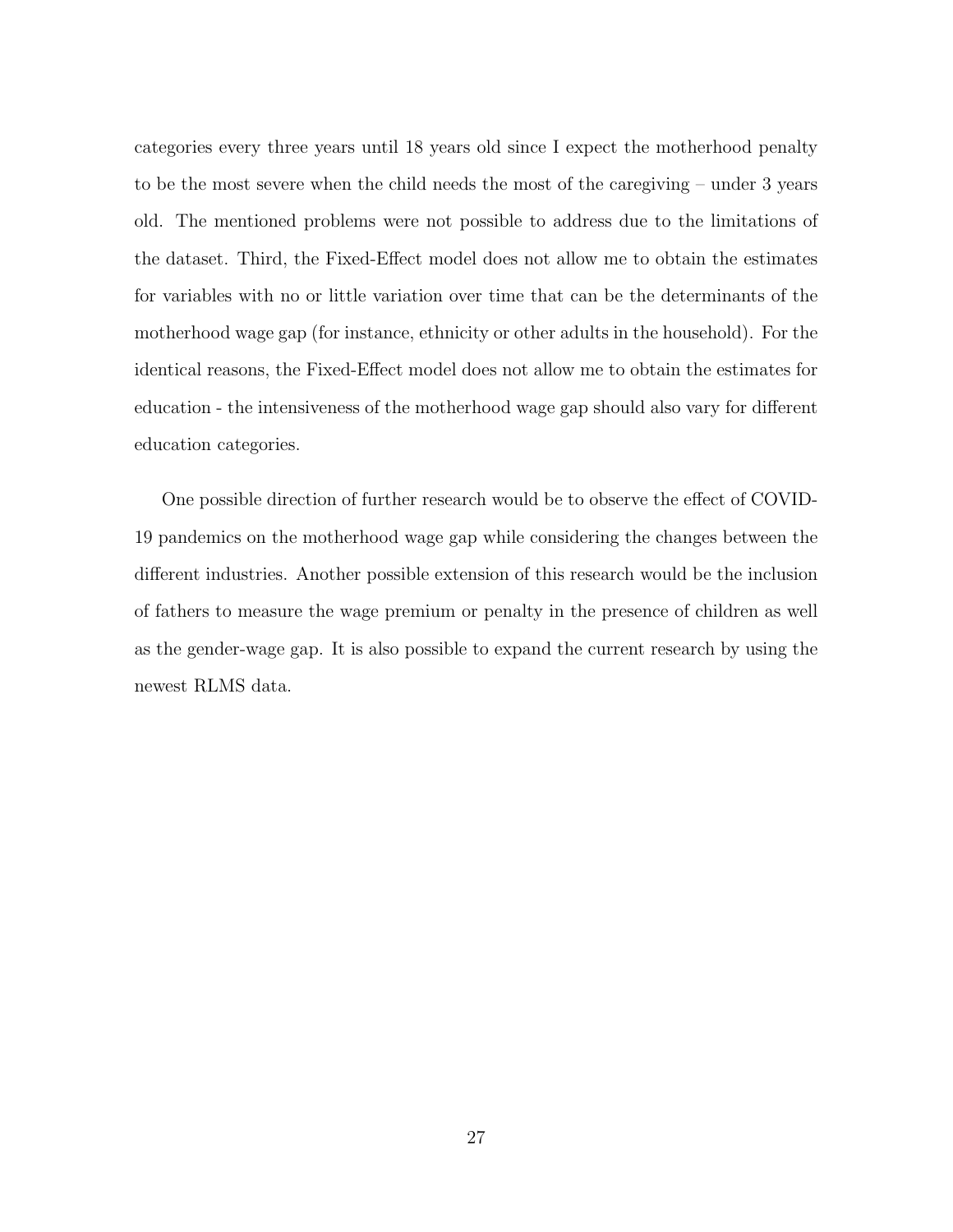#### 8 References

- 1. Anderson, D. J., Binder, M., Krause, K. (2002). The motherhood Wage Penalty: Which mothers pay it and why? American Economic Review, 92(2), 354-358. doi:10.1257/000282802320191606
- 2. Arzhenovsky S. V., Artamonova, D. V.(2007) Assessment of losses of earnings of women with children. Applied Econometrics, no. 7 (3): 66-79.
- 3. Atencio, A., Posadas, J. (2015). Gender gap in pay in the Russian Federation: Twenty years later, still a concern. Policy Research Working Papers. doi:10.1596/1813-9450-7407
- 4. Biryukova, S., Makarentseva, A. (2017). Estimates of the motherhood penalty in Russia. Population and Economics, 1(1), 50-70. doi:10.3897/popecon.1.e36032
- 5. Crude birth rate -Russia. Human fertility database. (2022). Retrieved March 11, 2022, from https://www.humanfertility.org
- 6. Cukrowska-Torzewska, E. (2017). The impact of parenthood on the gender wage gap: A comparative analysis of 26 European countries. Warsaw : University of Warsaw, Faculty of Economic Sciences. doi:10.26405/WP/WNE/2017/254/25
- 7. Frejka, T., Zakharov, S. (2013). The Apparent Failure of Russia's Pronatalist Family Policies, Population and Development Review, 39, issue 4, p. 635-647
- 8. Glauber R. (2018). Trends in the Motherhood Wage Penalty and Fatherhood Wage Premium for Low, Middle, and High Earners. Demography, 55(5):1663- 1680. doi: 10.1007/s13524-018-0712-5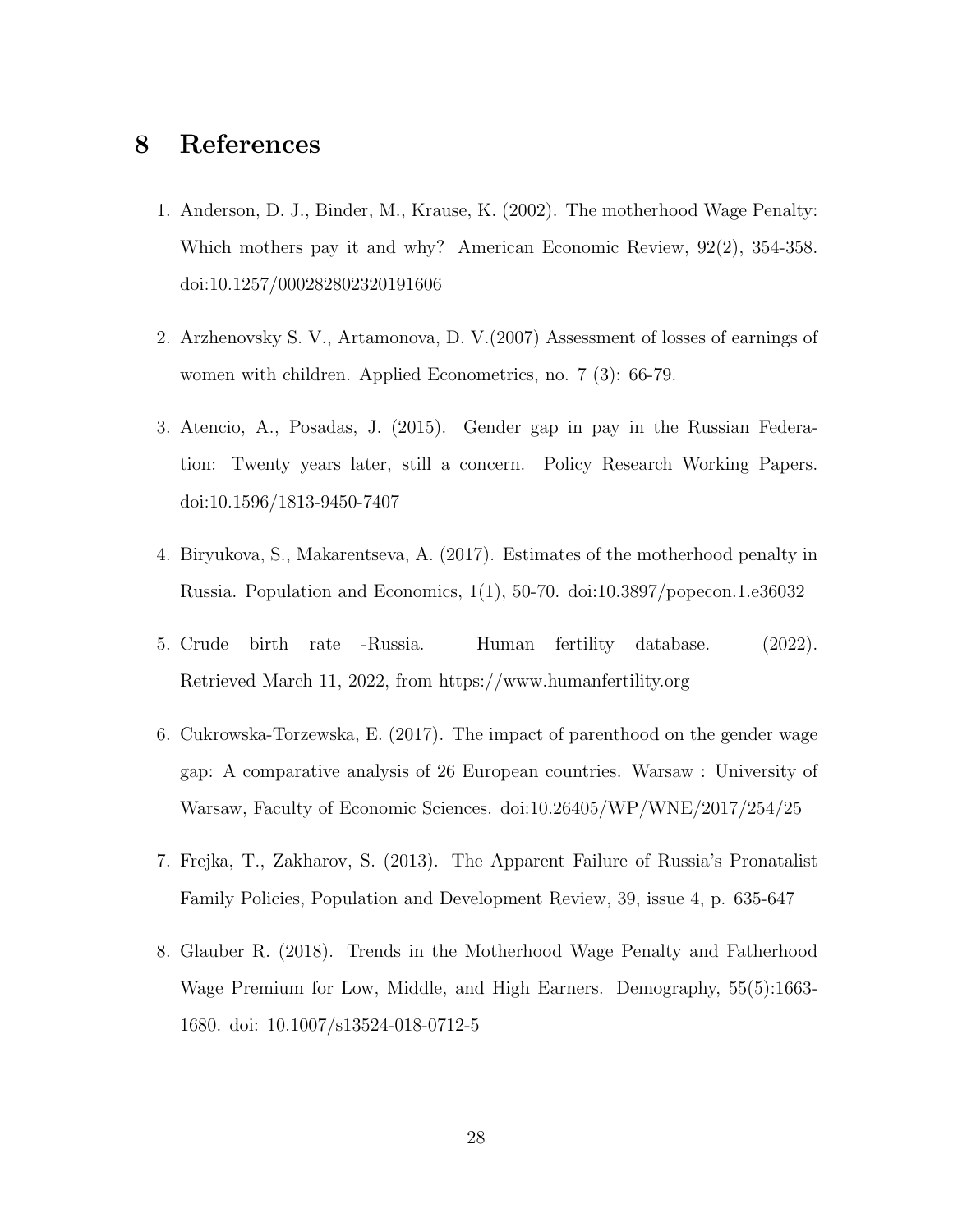- 9. Grimshaw, D., Rubery, J. (2015). The motherhood pay gap: A review of the issues, theory and international evidence. Human Rights Documents Online. doi:10.1163/2210-7975 hrd-4022-2015018
- 10. Higher School of Economics, ZAO "Demoscope", Carolina Population Center the Institute of Sociology RAS. (2019). Russia Longitudinal Monitoring survey, RLMS-HSE. Retrieved from https://www.cpc.unc.edu/projects/rlms-hse
- 11. Kleven, H., Camille L., Jakob E. (2019). "Children and Gender Inequality: Evidence from Denmark." American Economic Journal: Applied Economics, 11 (4): 181-209. doi: 10.1257/app.20180010
- 12. Landivar, L. (2020). First-birth timing and the motherhood wage gap in 140 occupations. Socius: Sociological Research for a Dynamic World, 6, 237802312093942. https://doi.org/10.1177/2378023120939424
- 13. Nivorozhkina L. I., et.al. (2008) The cost of the motherhood: econometric evaluation. Taganrog Institute of Administration and Economics Messenger, No. 1/2008.
- 14. Oshchepkov A. (2021) Gender Pay Gap in Russia: Literature Review and New Decomposition Results. Gendering Post-Soviet Space. Springer, Singapore. https://doi.org/10.1007/978-981-15-9358-1 10
- 15. Pension fund of the Russian Federation. (2021). Maternity (family) capital. Retrieved March 27, 2021, from https://pfr.gov.ru/en/matcap/
- 16. Pritchett, Irina. (2015). Wage Penalties for Motherhood and Child-rearing in Post-Soviet Russia. AAEA WAEA Joint Annual Meeting, July 26-28, San Francisco, California 205241, Agricultural and Applied Economics Association.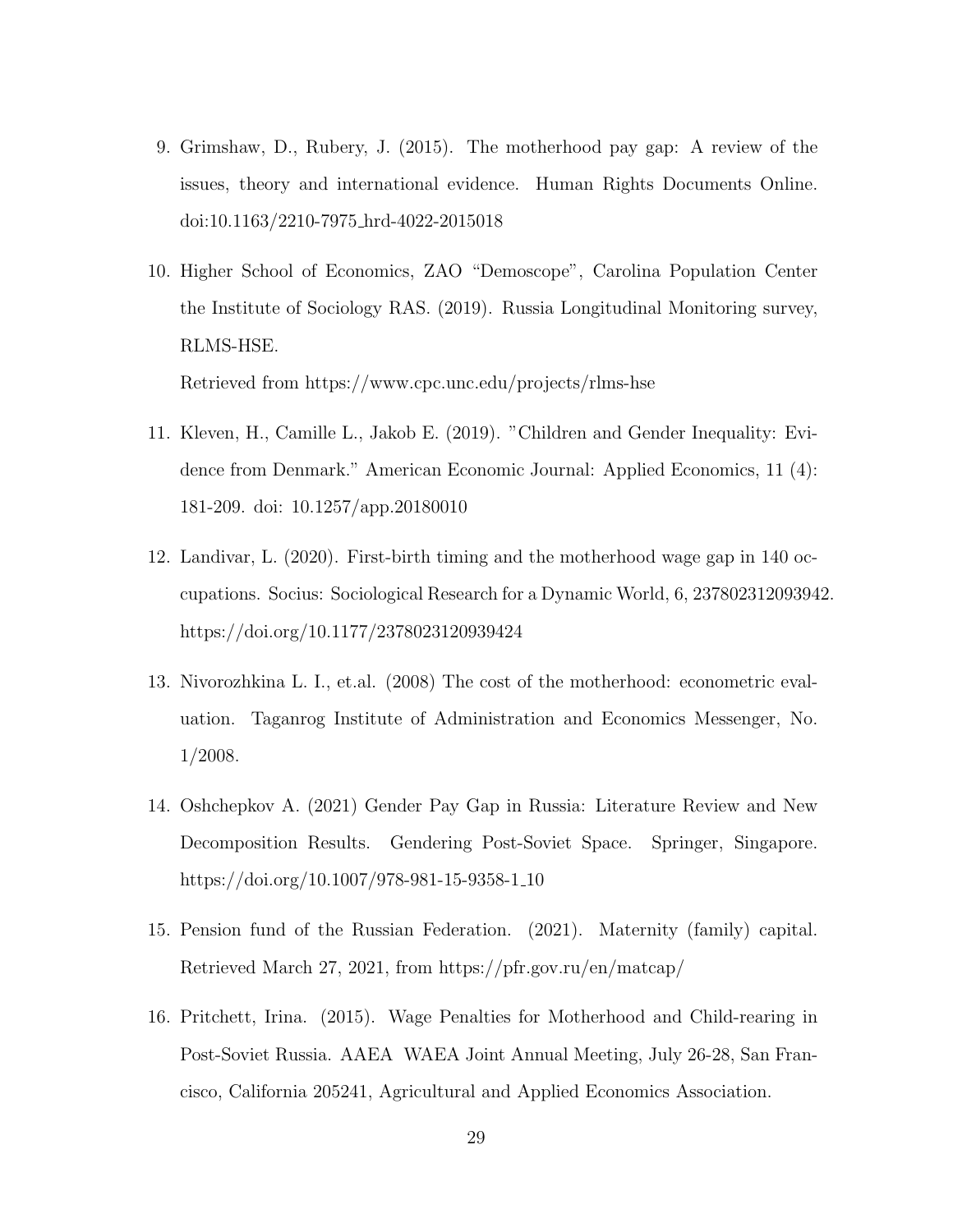- 17. Russian Federal State Statistics Service. (2021).Unadjusted gender pay gap: difference between average hourly male and female earnings. Retrieved from:https://rosstat.gov.ru/
- 18. Slonimczyk, F., Yurko, A. (2014). Assessing the impact of the maternity capital policy in Russia. Labour Economics, 30, 265-281. doi:10.1016/j.labeco.2014.03.004
- 19. Staff, J., Mortimer, J. T. (2012). Explaining the motherhood wage penalty during the early occupational career. Demography, 49(1), 1–21. https://doi.org/10.1007/s13524-011-0068-6
- 20. Stuart, E.A., Rubin, D.B. (2008). Matching with multiple control groups and adjusting for group differences. Journal of Educational and Behavioral Statistics 33(3): 279-306. doi:10.3102/1076998607306078.
- 21. Taniguchi, H. (1999). The timing of childbearing and women's wages. Journal of Marriage and the Family, 61(4), 1008. doi:10.2307/354020
- 22. The World Bank. (2018). Fertility rate, total (births per woman) Russian Federation. Retrieved from https://data.worldbank.org
- 23. Vagni, G., Breen, R. (2021). Earnings and Income Penalties for Motherhood: Estimates for British Women Using the Individual Synthetic Control Method. European Sociological Review. 37. doi:10.1093/esr/jcab014.
- 24. Vishnevsky, A. (1997). The population of Russia, 1996.
- 25. Zakharov, Sergei. (2008). Russian Federation: From the first to second demographic transition. Demographic Research. 19. 907-972. doi:10.4054/DemRes.2008.19.24.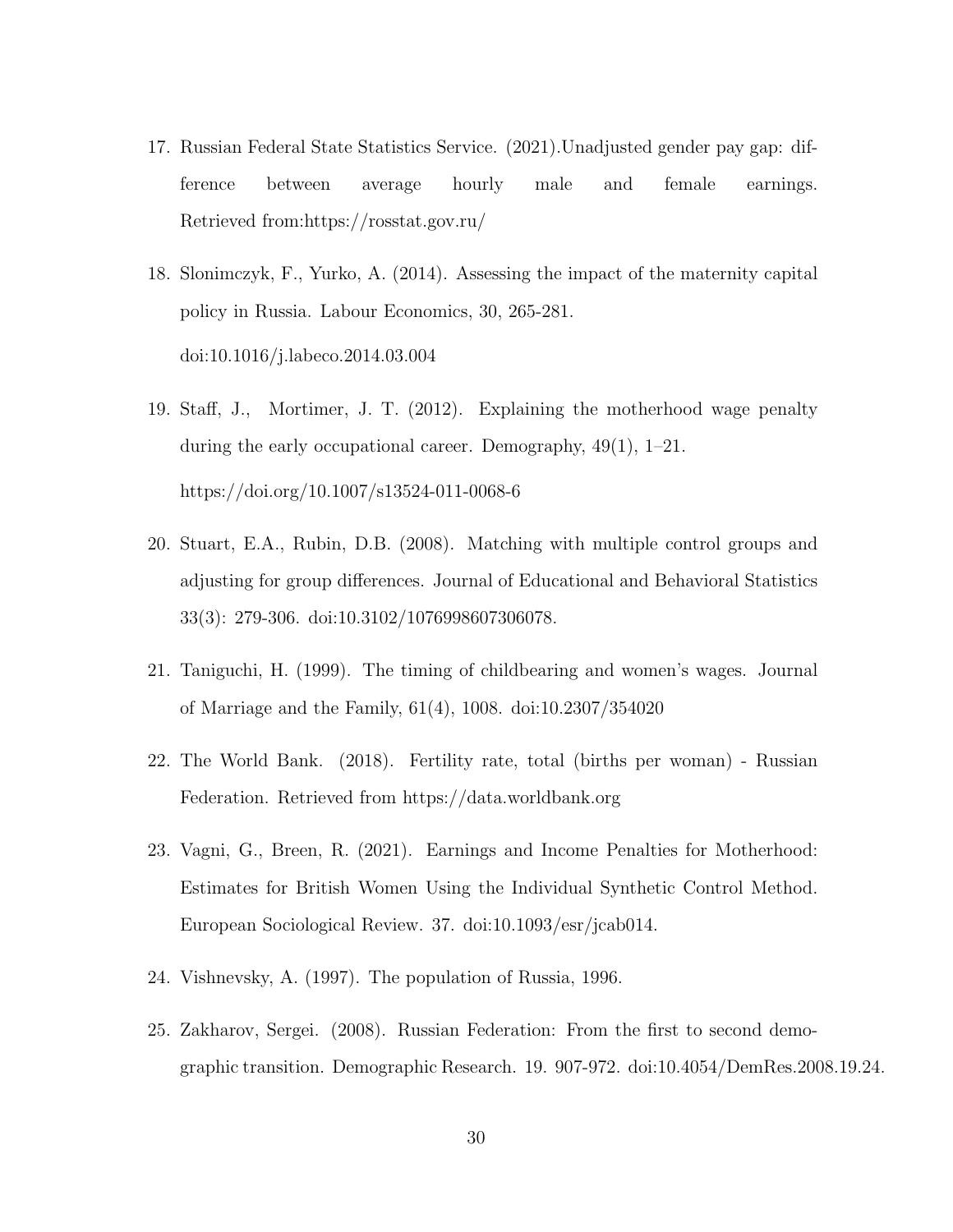26. Zakharov, S. (2016). Skromniye rezultaty pronatalisticheskoy politiki na fone dolgovremennoy evolutsiyi rozhdaemosti v Rossii. Part 1. Demographic Overview, 3(3), 6-38. https://doi.org/10.17323/demreview.v3i3.1745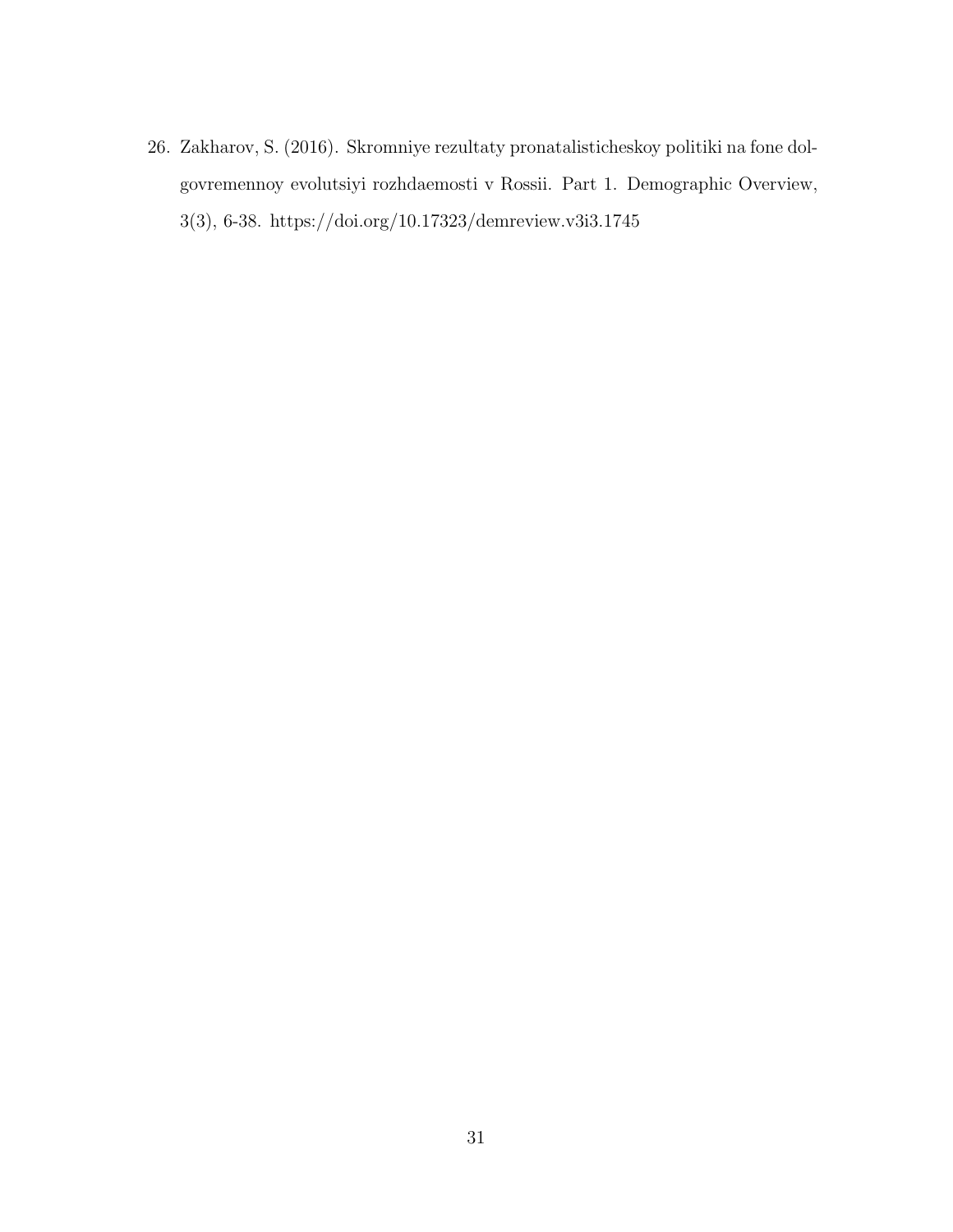## Socioeconomic characteristics\*

| Characteristics \Year                    | 2006     | $2007*$  | 2008     | 2010     | 2012     | 2015     | 2018     |
|------------------------------------------|----------|----------|----------|----------|----------|----------|----------|
| <b>Observations</b>                      |          |          |          |          |          |          |          |
| Number of respondents                    | 1194     | 1229     | 1189     | 773      | 1298     | 1395     | 1386     |
| Number of mothers with 2 children        | 245      | 239      | 231      | 163      | 305      | 392      | 425      |
| Number of mothers with 2 children $(\%)$ | 20.50%   | 19.40%   | 19.40%   | 21.10%   | 23.50%   | 28.10%   | 30.60%   |
| Marital status                           |          |          |          |          |          |          |          |
| Never Married                            | 3.70%    | 4.90%    | 5.40%    | $6.60\%$ | $6.80\%$ | 5.40%    | $5.60\%$ |
| Married and living together              | 73.80%   | 73.40%   | 73.30%   | 72.40%   | 73.80%   | 76.80%   | 76.20%   |
| With past marriage history,              | 22.30%   | 21.70%   | 21.30%   | 20.90%   | 19.30%   | 17.80%   | 18.20%   |
| not living together                      |          |          |          |          |          |          |          |
| Education                                |          |          |          |          |          |          |          |
| Unfinished secondary education           | 8.80%    | $9.10\%$ | 8.70\%   | 8.10\%   | 14.90%   | 8.20\%   | 8.10%    |
| Finished secondary education             | 28.20%   | 29.60%   | 26.80%   | 26.10%   | 20.90%   | 22.70%   | 22.10%   |
| Technical education                      | 29.90%   | 29.10%   | 25.90%   | 30.50%   | 24.80%   | 22.10%   | 21.60%   |
| <b>Higher Education</b>                  | 32.90%   | 32.10%   | 38.40%   | 35.30%   | 39.20%   | 46.80%   | 48.20%   |
| <b>Income</b>                            |          |          |          |          |          |          |          |
| Household below the poverty line         | $6.90\%$ | 5.50%    | 4.20%    | 3.10%    | 1.70%    | 1.60%    | 1.10%    |
| Job                                      |          |          |          |          |          |          |          |
| Average workweek hours                   | 42.3     | 42.4     | 41.6     | 41.6     | 41.6     | 41.6     | 41.9     |
| Part-time job                            | $6.90\%$ | $5.50\%$ | $6.50\%$ | 7.60%    | 5.70%    | $5.30\%$ | 5.40%    |
| <b>Health</b> indication                 |          |          |          |          |          |          |          |
| Not Healthy (at least 1 chronic disease) | 42.10%   | 37.10%   | 38.60%   | 37.70%   | 31.40%   | 27.80%   | 31.20%   |
| Gave birth last 12 month                 | $0.50\%$ | $0.50\%$ | N/A      | N/A      | N/A      | $0.50\%$ | 0.50%    |
| Settlement type                          |          |          |          |          |          |          |          |
| Rural                                    | 32.7%    | 34.5%    | 32.1%    | 42.9%    | 39.3%    | 35.1%    | 31.3%    |
|                                          |          |          |          |          |          |          |          |

 $^\ast\text{Calculated}$  out of the women with 2 children inside the sample

Table 2: Socioeconomic characteristics of women with 2 children for the selected years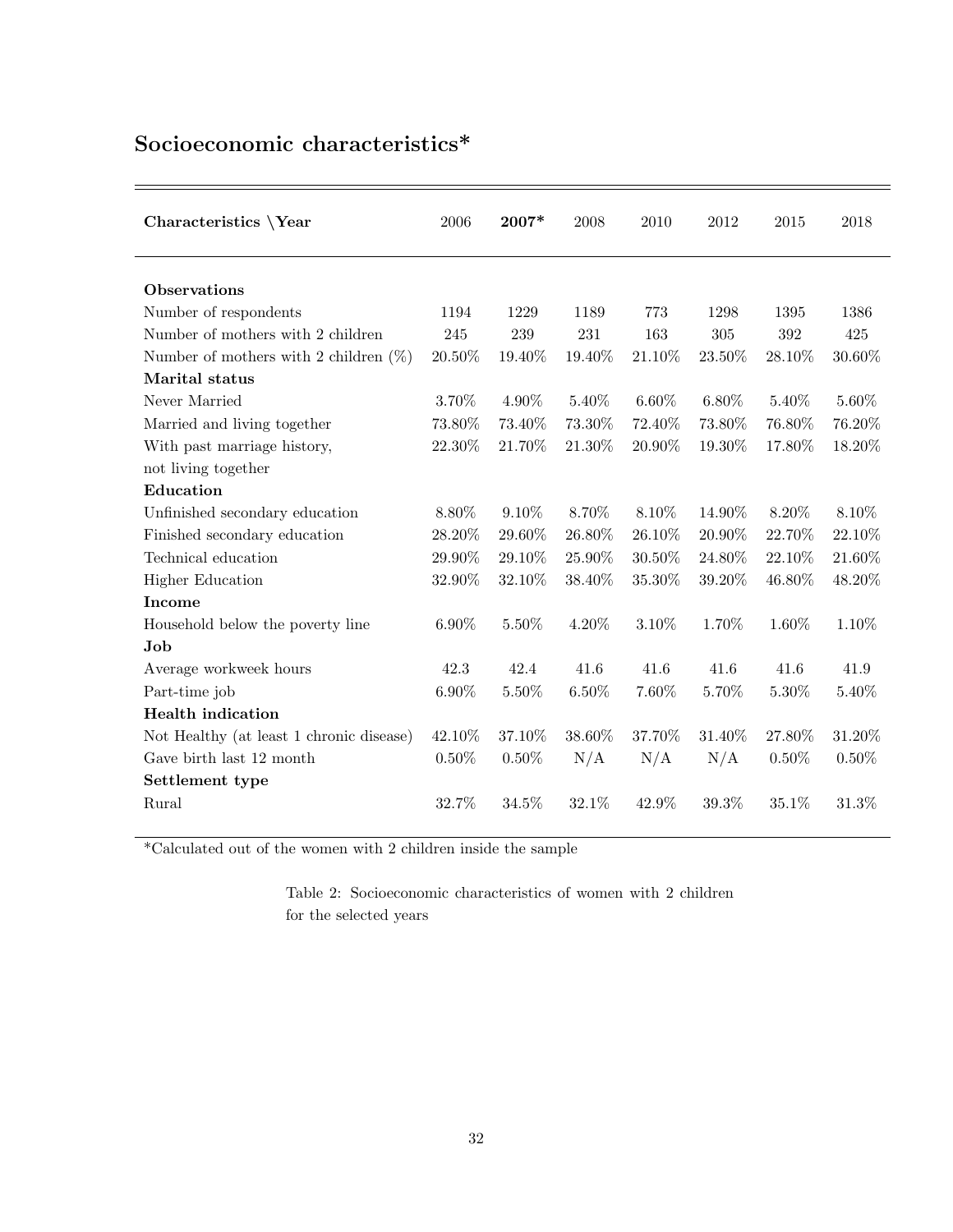# Summary Statistics

| Variable                        | Obs   | Mean     | Std. Dev. | Min            | Max            |
|---------------------------------|-------|----------|-----------|----------------|----------------|
| Log of hourly wage              | 22409 | 3.569    | .702      | .432           | 6.814          |
| Age                             | 22409 | 35.47    | 6.014     | 17             | 45             |
| Age <sup>2</sup>                | 22409 | 1294.272 | 417.845   | 289            | 2025           |
| Marital status                  | 22409 | 1.132    | .475      | $\Omega$       | $\overline{2}$ |
| Hours in average workweek       | 22409 | 41.878   | 10.993    | $\overline{2}$ | 168            |
| Work experience                 | 22409 | 5.751    | 5.596     | $\theta$       | 21             |
| Health indicator $(=1$ if low)  | 22409 | .332     | .471      | 0              | 1              |
| Children under 18               | 22409 | 1.094    | .629      | 0              | $\overline{2}$ |
| Children under 7                | 22409 | .404     | .554      | $\Omega$       | $\mathfrak{D}$ |
| Children between 7 and 18       | 22409 | .745     | .654      | $\Omega$       | $\overline{2}$ |
| Education                       | 22409 | 17.794   | 3.148     | 13             | 21             |
| Non-labor income                | 22409 | .952     | 4.723     | $\Omega$       | 314.869        |
| Other household income          | 22409 | 13.278   | 28.158    | $\Omega$       | 1864.385       |
| Other women in the household    | 22409 | .987     | .114      | $\Omega$       | 1              |
| Settlement type $(=1$ if urban) | 22409 | .712     | .453      | $\Omega$       | 1              |
| Year                            | 22409 | 2011.894 | 4.328     | 2004           | 2019           |

Table 3: Summary statistics for the unmatched sample

| Variable                        | Obs   | Mean    | Std. Dev. | Min            | Max            |
|---------------------------------|-------|---------|-----------|----------------|----------------|
|                                 |       |         |           |                |                |
| Log of hourly wage              | 10696 | 3.595   | .697      | .432           | 6.533          |
| Age                             | 10696 | 34.817  | 4.505     | 17             | 45             |
| Age <sup>2</sup>                | 10696 | 1232.51 | 313.176   | 289            | 2025           |
| Marital status                  | 10696 | 1.085   | .435      | 0              | $\overline{2}$ |
| Hours in average workweek       | 10696 | 41.083  | 10.585    | $\overline{2}$ | 168            |
| Work experience                 | 10696 | 5.735   | 5.427     | 0              | 21             |
| Health indicator $(=1$ if low)  | 10696 | .292    | .455      | 0              | 1              |
| Children under 18               | 10696 | 1.442   | .602      | $\Omega$       | $\overline{2}$ |
| Children under 7                | 10696 | .489    | .601      | 0              | $\mathfrak{D}$ |
| Children between 7 and 18       | 10696 | .987    | .68       | $\Omega$       | $\mathfrak{D}$ |
| Education                       | 10696 | 17.976  | 3.155     | 13             | 21             |
| Non-labor income                | 10696 | 1.143   | 5.965     | $\Omega$       | 314.869        |
| Other household income          | 10696 | 13.8    | 28.1      | $\Omega$       | 1622.288       |
| Other women in the household    | 10696 | .99     | .099      | 0              | 1              |
| Settlement type $(=1$ if urban) | 10696 | .663    | .473      | $\Omega$       | 1              |
| Year                            | 10696 | 2012.57 | 4.396     | 2004           | 2019           |

Table 4: Summary statistics for the matched sample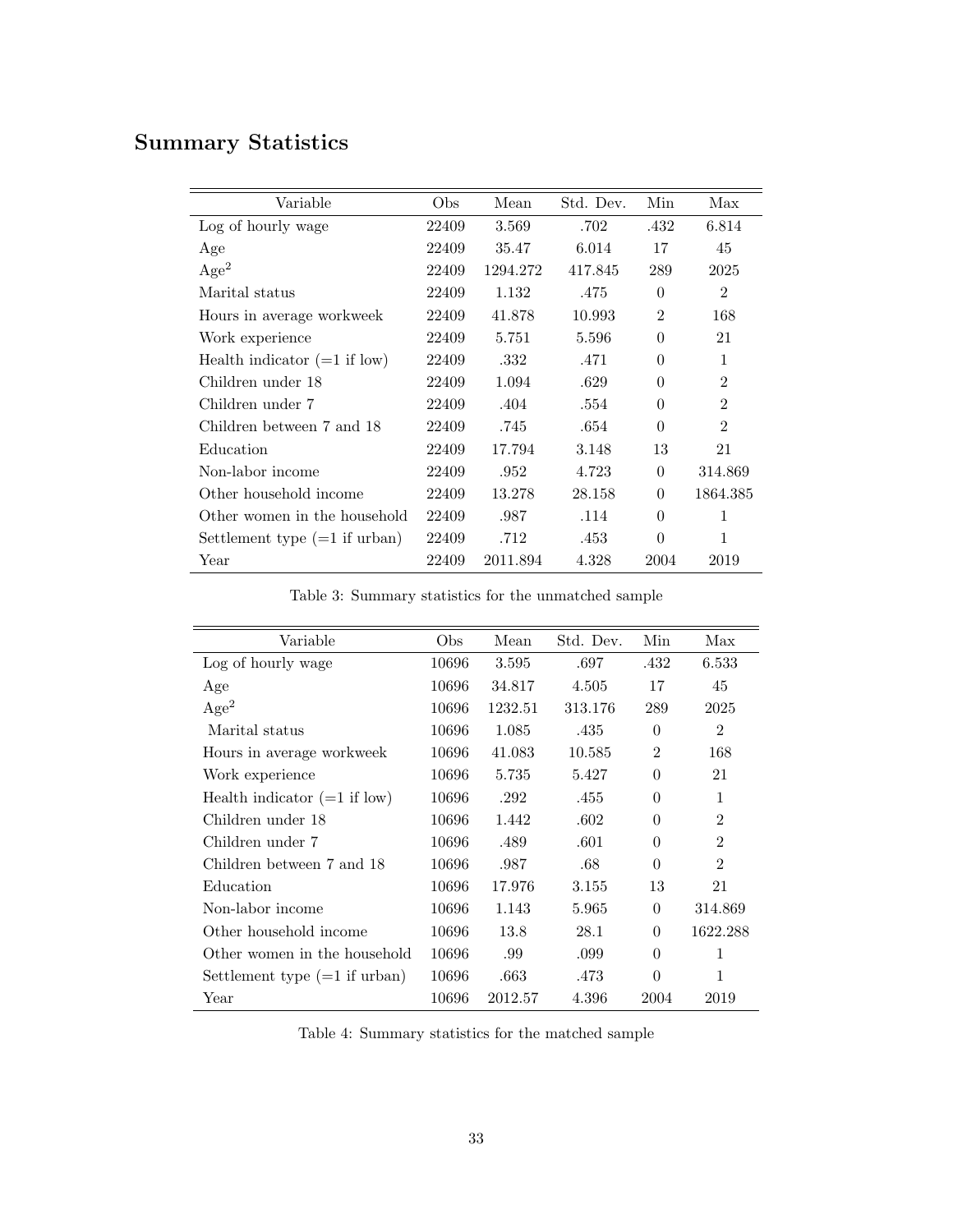# Regression results

| <b>Fixed-Effect estimates</b><br>Dependent variable - | Model 1a<br>(unmatched)   | Model 1b<br>(matched)     | Model 2a<br>(unmatched)   | Model 2b<br>(matched)     |
|-------------------------------------------------------|---------------------------|---------------------------|---------------------------|---------------------------|
| log of hourly wages                                   |                           |                           |                           |                           |
|                                                       |                           |                           |                           |                           |
| Age                                                   | $0.0676***$               | $0.0579*$                 | $0.0586***$               | $0.0558*$                 |
| Age squared                                           | (0.0171)<br>$-0.00125***$ | (0.0328)<br>$-0.00107***$ | (0.0175)<br>$-0.00112***$ | (0.0331)<br>$-0.00107***$ |
|                                                       | (0.000147)                | (0.000295)                | (0.000153)                | (0.000307)                |
| Marital status                                        |                           |                           |                           |                           |
| (Reference: Never married)                            |                           |                           |                           |                           |
| Married and living together                           | $-0.0857***$              | $-0.135***$               | $-0.0877***$              | $-0.134***$               |
|                                                       | (0.0267)                  | (0.0489)                  | (0.0268)                  | (0.0497)                  |
| With past marriage history                            | $-0.0480$                 | $-0.0840$                 | $-0.0490$                 | $-0.0845$                 |
|                                                       | (0.0284)                  | (0.0510)                  | (0.0283)                  | (0.0515)                  |
| Hours in average workweek                             | $-0.0173***$              | $-0.0188***$              | $-0.0173***$              | $-0.0188***$              |
|                                                       | (0.000563)                | (0.000883)                | (0.000563)                | (0.000882)                |
| Hours in average workweek (squared)                   | $0.000145***$             | $0.000150***$             | $0.000145***$             | $0.000148***$             |
|                                                       | (0.00001)                 | (0.00002)                 | (0.00001)                 | (0.00002)                 |
| Work Experience                                       | $-0.00105$                | $-0.00113$                | $-0.00105$                | $-0.00106$                |
|                                                       | (0.00130)                 | (0.00199)                 | (0.00130)                 | (0.00199)                 |
| Health status $(=1$ if low)                           | $-0.0238**$               | $-0.0216$                 | $-0.0234**$               | $-0.0216$                 |
|                                                       | (0.0101)                  | (0.0155)                  | (0.0101)                  | (0.0156)                  |
| Number of children                                    |                           |                           |                           |                           |
| $(Reference: no\ children)$                           |                           |                           |                           |                           |
| One child under 18                                    | $-0.0176$                 | $-0.00394$                |                           |                           |
|                                                       | (0.0143)                  | (0.0271)                  |                           |                           |
| Two children under 18                                 | $-0.0672***$              | $-0.0504**$               |                           |                           |
|                                                       | (0.0193)                  | (0.0120)                  |                           |                           |
| One child less than 7                                 |                           |                           | $-0.0271**$               | $-0.0411**$               |
|                                                       |                           |                           | (0.0136)                  | (0.0197)                  |
| Two children less than 7                              |                           |                           | $-0.0521*$                | $-0.102***$               |
|                                                       |                           |                           | (0.0314)                  | (0.0426)                  |
| One child between 7 and 18                            |                           |                           | $-0.0195*$                | $-0.0318**$               |
|                                                       |                           |                           | (0.0116)                  | (0.0197)                  |
| Two children between 7 and 18                         |                           |                           | $-0.0400**$               | $-0.0645**$               |
|                                                       |                           |                           | (0.0199)                  | (0.0304)                  |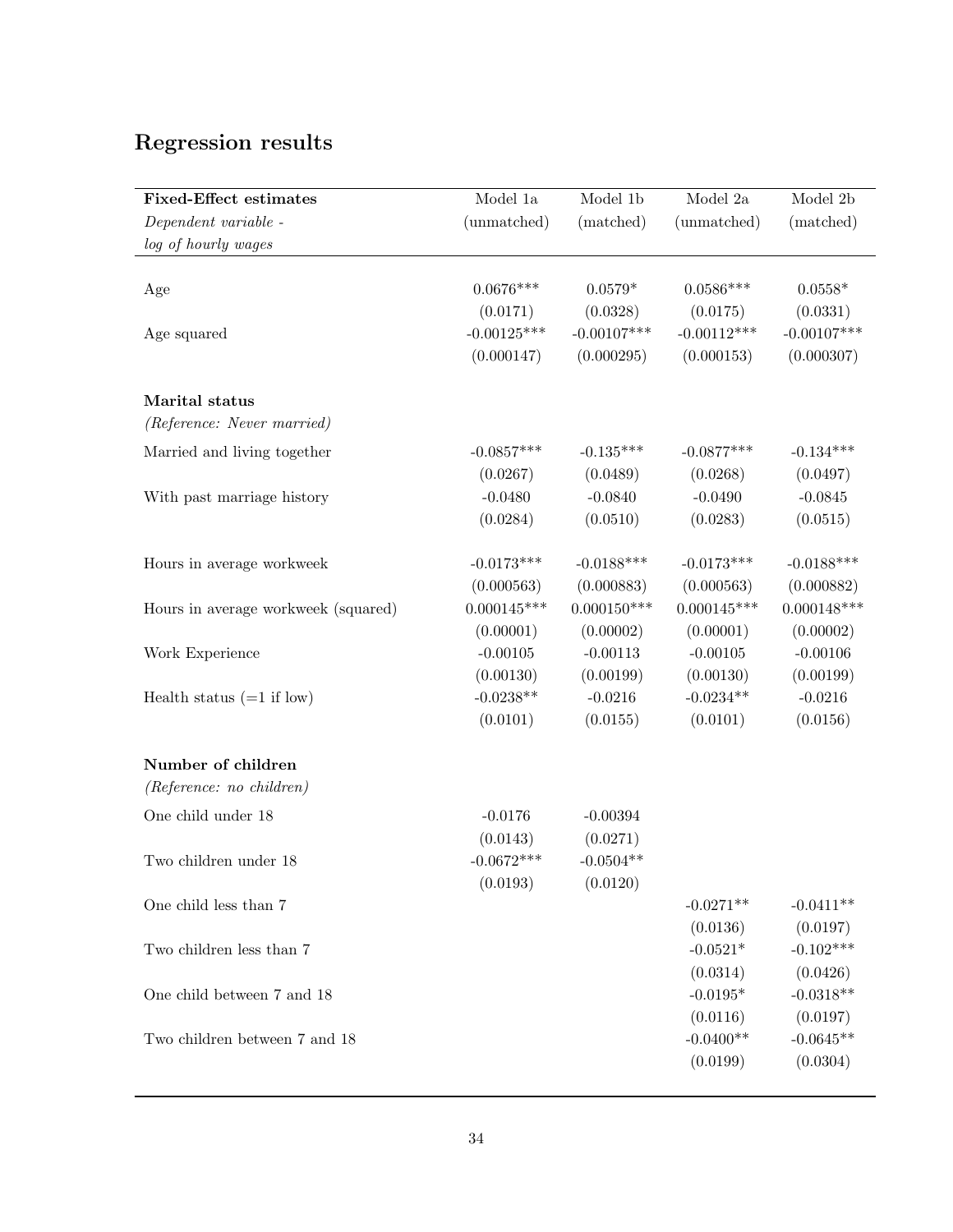| <b>Fixed-Effect estimates</b>               | Model 1a       | Model 1b       | Model 2a       | Model 2b       |
|---------------------------------------------|----------------|----------------|----------------|----------------|
| Dependent variable -                        | (unmatched)    | (matched)      | (unmatched)    | (matched)      |
| log of hourly wages                         |                |                |                |                |
|                                             |                |                |                |                |
| <b>Education</b> level                      |                |                |                |                |
| (Reference: Unfinished secondary education) |                |                |                |                |
| Finished Secondary Education                | 0.0237         | $-0.00430$     | 0.0229         | $-0.00503$     |
|                                             | (0.0190)       | (0.0316)       | (0.0189)       | (0.0315)       |
| Finished Technical Education                | $0.0799***$    | 0.0376         | $0.0807***$    | 0.0374         |
|                                             | (0.0269)       | (0.0403)       | (0.0269)       | (0.0402)       |
| Finished Higher Education                   | $0.110***$     | 0.0486         | $0.110***$     | 0.0487         |
|                                             | (0.0316)       | (0.0453)       | (0.0316)       | (0.0452)       |
| Non-labor income (in thousands)             | $-0.00726***$  | $-0.00987***$  | $-0.00730***$  | $-0.00986***$  |
|                                             | (0.00169)      | (0.00227)      | (0.00170)      | (0.00227)      |
| Non-labor income (squared)                  | $0.000005***$  | $0.00009***$   | $0.000005***$  | $0.00009$ ***  |
|                                             | (0.0000006)    | (0.0000009)    | (0.0000006)    | (0.0000009)    |
| Other household income (in thousands)       | $0.000660***$  | $0.000759**$   | $0.000672***$  | $0.000776**$   |
|                                             | (0.000240)     | (0.000313)     | (0.000241)     | (0.000313)     |
| Other household income (squared)            | $-0.0000003**$ | $-0.0000005**$ | $-0.0000003**$ | $-0.0000005**$ |
|                                             | (0.0000001)    | (0.0000001)    | (0.0000001)    | (0.0000001)    |
| Other women in the household                | 0.0361         | 0.0437         | 0.0360         | 0.0443         |
|                                             | (0.0293)       | (0.0510)       | (0.0294)       | (0.0516)       |
| Settlement type $(=1$ if urban)             | $0.126*$       | $0.175***$     | $0.110*$       | $0.158***$     |
|                                             | (0.0669)       | (0.0522)       | (0.0638)       | (0.0516)       |
| Year dummies                                |                |                |                |                |
|                                             |                |                |                |                |
| $2005$ .year                                | $0.157***$     | $0.180***$     | $0.156***$     | $0.181***$     |
|                                             | (0.0236)       | (0.0396)       | (0.0235)       | (0.0394)       |
| $2006$ .year                                | $0.350***$     | $0.376***$     | $0.349***$     | $0.379***$     |
|                                             | (0.0341)       | (0.0580)       | (0.0340)       | (0.0576)       |
| $2007.\ensuremath{\mathrm{year}}$           | $0.494***$     | $0.505***$     | $0.494***$     | $0.509***$     |
|                                             | (0.0458)       | (0.0754)       | (0.0457)       | (0.0749)       |
| $2008$ .year                                | $0.658***$     | $0.700***$     | $0.657***$     | $0.706***$     |
|                                             | (0.0583)       | (0.0971)       | (0.0581)       | (0.0963)       |
| $2009.$ year                                | $0.677***$     | $0.740***$     | $0.677***$     | $0.746***$     |
|                                             | (0.0705)       | (0.117)        | (0.0703)       | (0.116)        |
| $2010$ .year                                | $0.702***$     | $0.752***$     | $0.700***$     | $0.758***$     |
|                                             | (0.0836)       | (0.140)        | (0.0834)       | (0.139)        |
| $2011$ .year                                | $0.798***$     | $0.847***$     | $0.795***$     | $0.854***$     |
|                                             | (0.0963)       | (0.159)        | (0.0961)       | (0.158)        |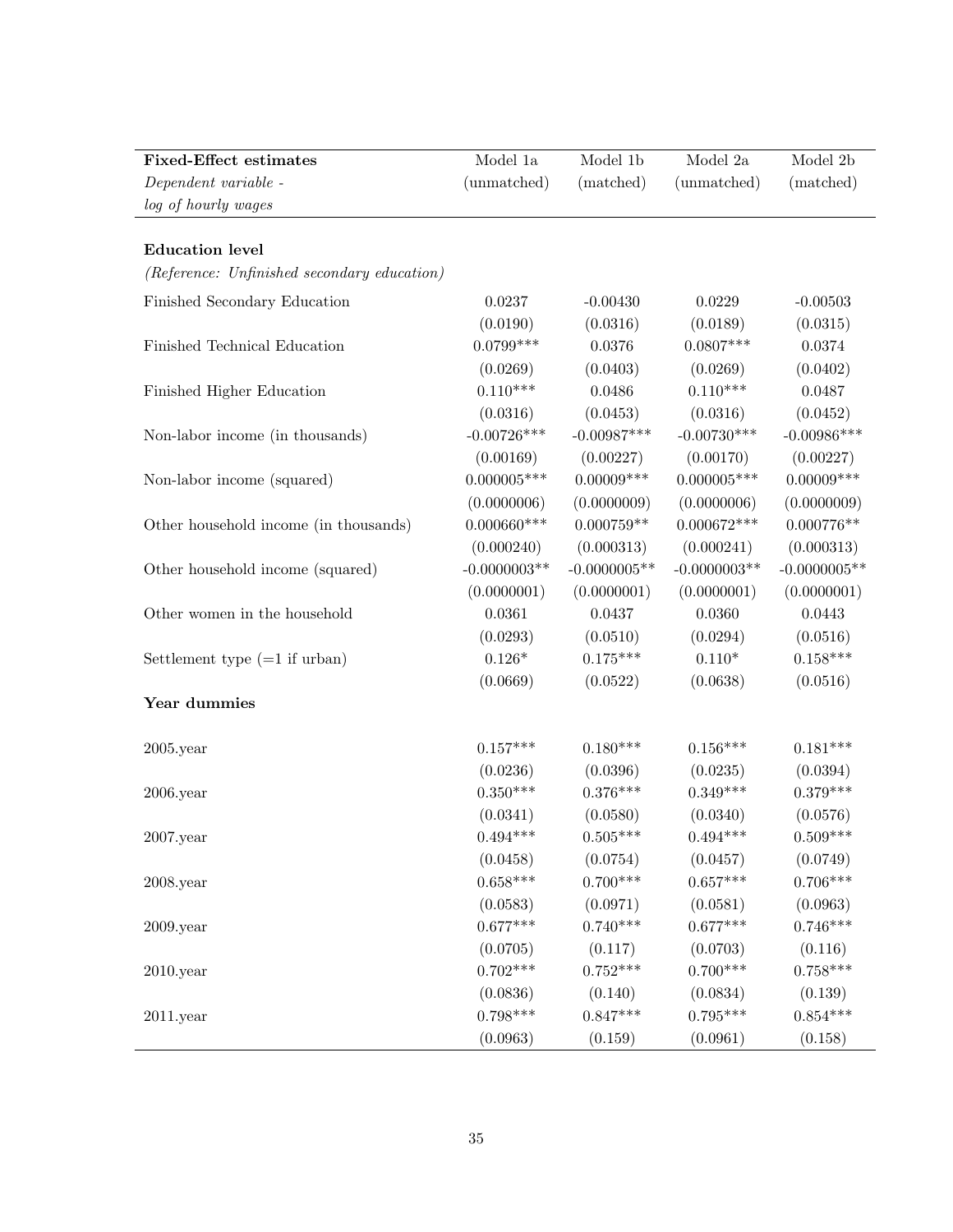| <b>Fixed-Effect estimates</b> | Model 1a        | Model 1b   | Model 2a    | Model 2b   |
|-------------------------------|-----------------|------------|-------------|------------|
| Dependent variable -          | (unmatched)     | (matched)  | (unmatched) | (matched)  |
| log of hourly wages           |                 |            |             |            |
|                               |                 |            |             |            |
| $2012$ .year                  | $0.885***$      | $0.952***$ | $0.882***$  | $0.960***$ |
|                               | (0.109)         | (0.180)    | (0.109)     | (0.179)    |
| $2013$ . year                 | $1.001^{***}\;$ | $1.055***$ | $0.998***$  | $1.063***$ |
|                               | (0.122)         | (0.201)    | (0.122)     | (0.199)    |
| $2014$ . year                 | $0.987***$      | $1.047***$ | $0.984***$  | $1.057***$ |
|                               | (0.136)         | (0.224)    | (0.135)     | (0.222)    |
| $2015$ . year                 | $0.975***$      | $1.042***$ | $0.970***$  | $1.054***$ |
|                               | (0.148)         | (0.245)    | (0.148)     | (0.243)    |
| $2016$ .year                  | $0.991***$      | $1.058***$ | $0.986***$  | $1.071***$ |
|                               | (0.162)         | (0.266)    | (0.161)     | (0.264)    |
| $2017$ .year                  | $1.040***$      | $1.127***$ | $1.034***$  | $1.141***$ |
|                               | (0.174)         | (0.288)    | (0.174)     | (0.286)    |
| $2018$ .year                  | $1.139***$      | $1.216***$ | $1.132***$  | $1.231***$ |
|                               | (0.188)         | (0.310)    | (0.187)     | (0.308)    |
| $2019.$ year                  | $1.199***$      | $1.286***$ | $1.191***$  | $1.301***$ |
|                               | (0.201)         | (0.332)    | (0.201)     | (0.330)    |
| Constant                      | $2.986***$      | $3.078***$ | $3.149***$  | $3.171***$ |
|                               | (0.417)         | (0.729)    | (0.422)     | (0.732)    |
| Observations                  | 22,409          | 10,696     | 22,409      | 10,696     |
| R-squared                     | 0.579           | 0.521      | 0.579       | 0.521      |
| Number of groups              | 5,424           | 3,725      | 5,424       | 3,725      |

Robust standard errors in parentheses

\*\*\* p<0.01, \*\* p<0.05, \* p<0.1

Table 5: Fixed Effect estimates for Model 1 and Model 2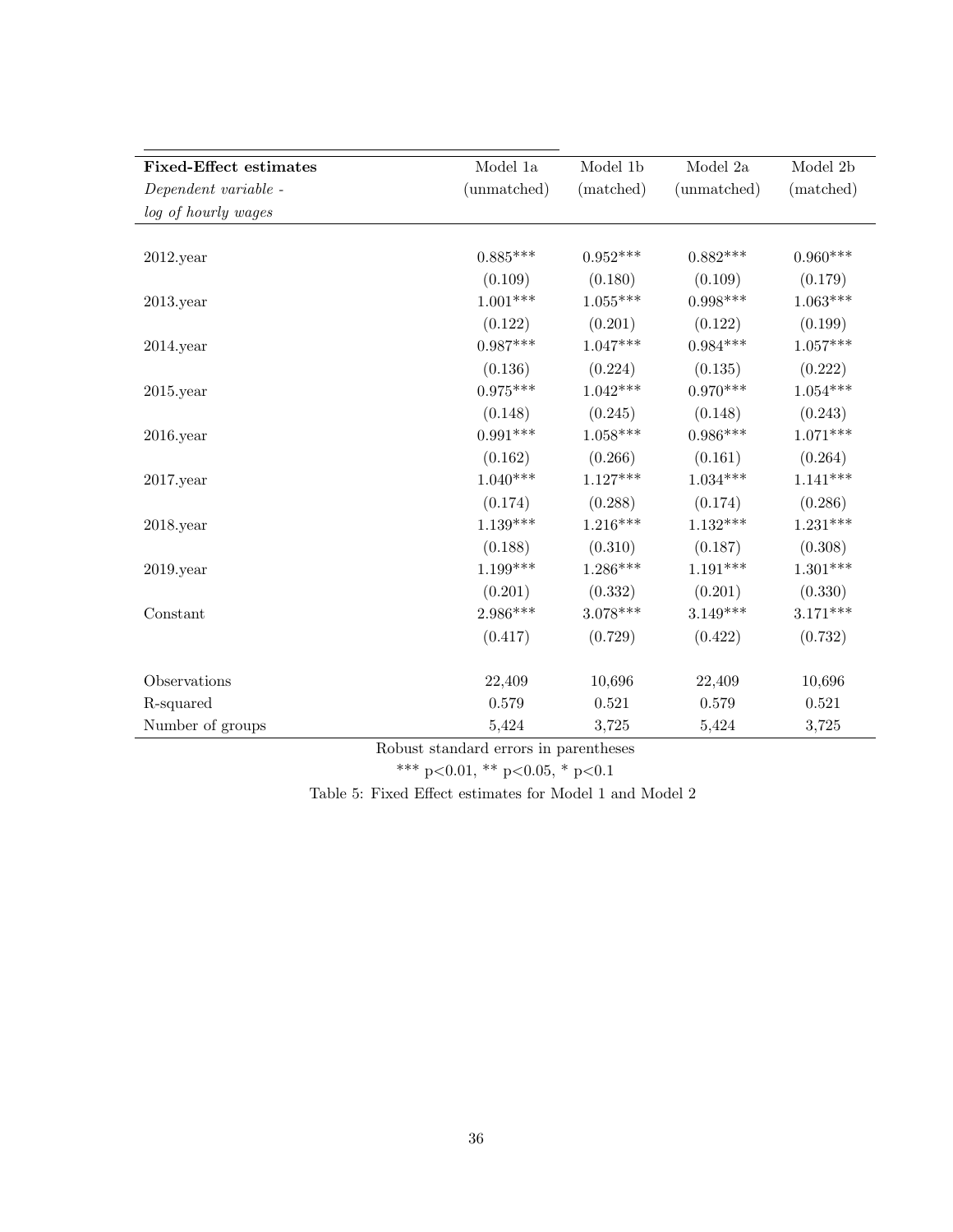| <b>Fixed-Effect estimates</b>              | Model 3a      | Model 3b                   |
|--------------------------------------------|---------------|----------------------------|
| Dependent variable - log of hourly wages   | (matched)     | (matched)                  |
|                                            |               |                            |
|                                            |               |                            |
| Age                                        | $0.160***$    | $0.159***$                 |
|                                            | (0.0235)      | (0.0249)                   |
| Age squared                                | $-0.00170***$ | $-0.00168***$              |
|                                            | (0.000331)    | (0.000348)                 |
| Marital status                             |               |                            |
| (Reference: Never married)                 |               |                            |
|                                            |               |                            |
| Married and living together                | $-0.137**$    | $-0.139**$                 |
|                                            | (0.0560)      | (0.0568)                   |
| With past marriage history                 | $-0.110*$     | $-0.115*$                  |
|                                            | (0.0592)      | (0.0597)                   |
|                                            | $-0.0326***$  | $-0.0324***$               |
| Hours in average workweek                  |               |                            |
|                                            | (0.00317)     | (0.00317)<br>$0.000143***$ |
| Hours in average workweek (squared)        | $0.000144***$ |                            |
|                                            | (0.00003)     | (0.00003)                  |
| Work Experience                            | $-0.00304$    | $-0.00293$                 |
|                                            | (0.00188)     | (0.00188)                  |
| Health status $(=1$ if low)                | $-0.0211$     | $-0.0213$                  |
|                                            | (0.0157)      | (0.0158)                   |
| Number of children                         |               |                            |
| (Reference: no children)                   |               |                            |
|                                            |               |                            |
| Two children under 18                      | $-0.161***$   |                            |
|                                            | (0.0381)      |                            |
| Two children under $18 *$ Policy           | $0.0739***$   |                            |
|                                            | (0.0249)      |                            |
| Two children less than 7                   |               | $-0.196***$                |
|                                            |               | (0.0737)                   |
| Two children less than $7 *$ Policy        |               | $0.0708**$                 |
|                                            |               | (0.0724)                   |
| Two children between 7 and 18              |               | $-0.121***$                |
|                                            |               | (0.0402)                   |
| Two children between $7$ and $18 *$ Policy |               | 0.0150                     |
|                                            |               | (0.0343)                   |